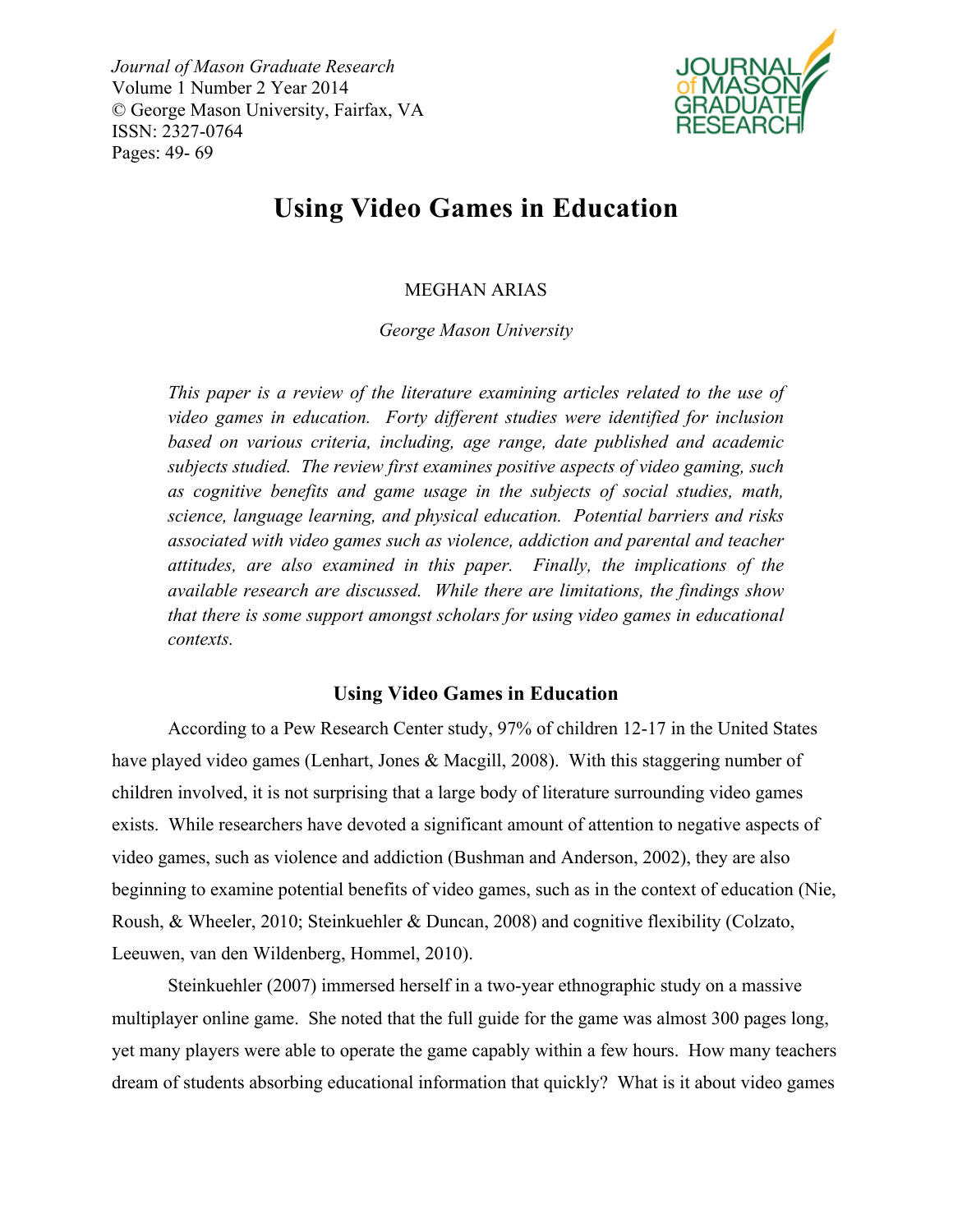that make this kind of intuitive learning possible? Gentile and Gentile (2007) argued that video games display many hallmarks of an ideal learning environment. These include establishing clear objectives, offering multiple difficulty levels, and consistent feedback.

Considering the significant number of children from various ages that do play video games, the following review of literature is meant to identify the possible barriers, as well as benefits that using video games in the classroom may present.

# **Video Games**

What is a video game? Juul (2005) explains, "a game is a rule-based system with a variable and quantifiable outcome, where different outcomes are assigned different values, the player exerts effort in order to influence the outcome, the player feels emotionally attached to the outcome, and the consequences of the activity are negotiable" (p. 36). This definition allows for a variety of different types of games including simulations such as the *Sims* series of games and *Second Life* (SL). While neither of these simulations have defined goals assigned by the game designers, players may create goals for themselves, and are certainly invested in the outcome.

## **Methods**

The initial literature search was conducted in three databases: Academic Search Complete, ERIC, and PsychINFO. The reference lists from initial articles were used to identify further articles of interest. Search terms included computer game, video game, serious game, learning, education, motivation, engagement, classroom, academic achievement, and violence.

The initial search on Academic Search Complete using the listed search terms and no qualifiers resulted in over 3,000 articles. Additional restraints, such as changing search terms in title, peer reviewed journals only, full text, published from 2005 to present, resulted in 54 articles. This created a more manageable list. The same restraints in ERIC resulted in 26 matches and 22 from PsychINFO (with a date range from 2007 to present).

Using the abstracts and author supplied key-words, articles were sorted into six categories: education, general benefits, addiction, violence, implementation, and outside scope of review. The articles dealing with education were then further sorted into subcategories of math, science, physical education, language, social studies/history, and art. Research focused on preelementary school aged children or children with special needs (e.g. learning or emotional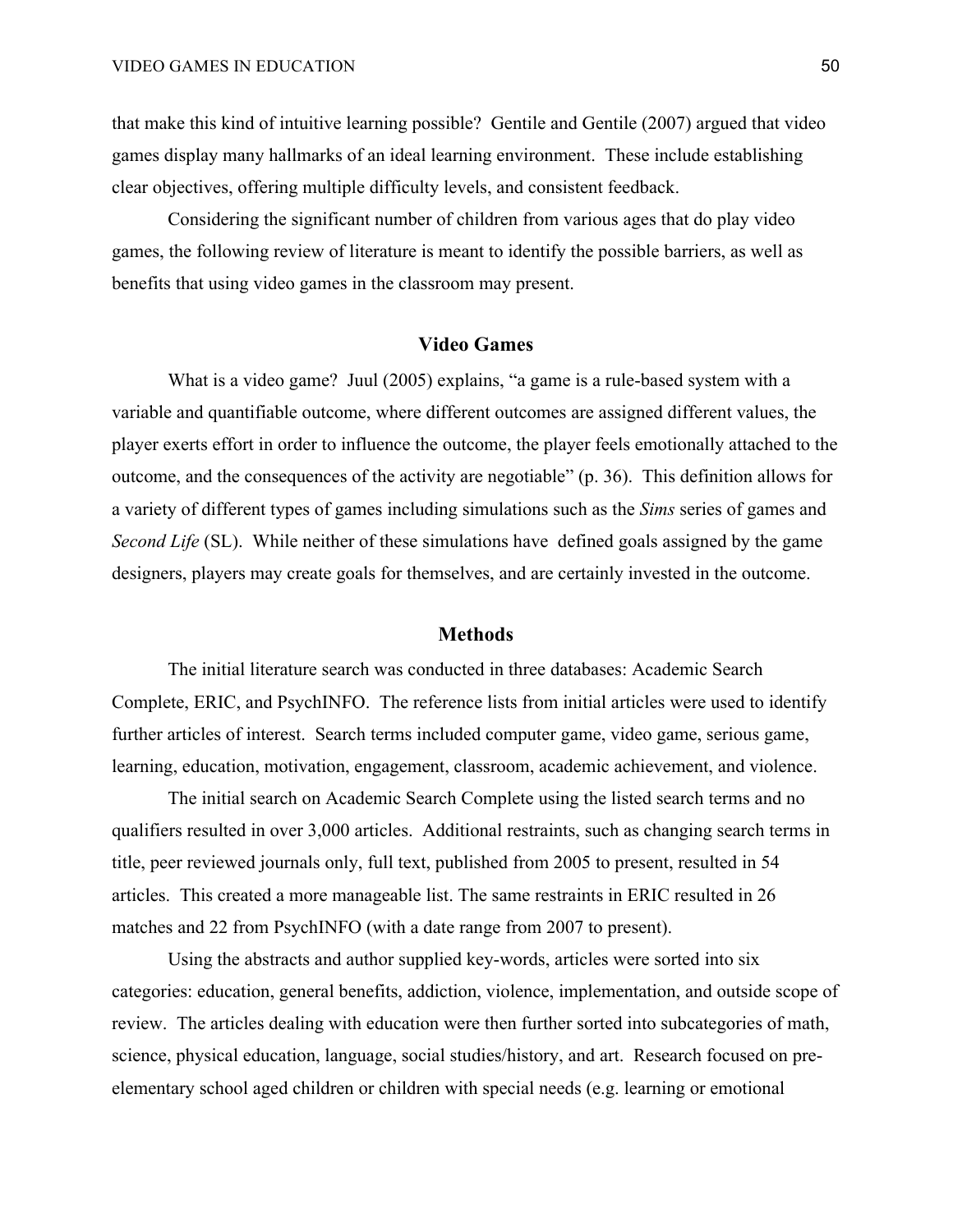disabilities) were excluded. Previous literature reviews (Young et al., 2012) on this topic have identified a lack of quantitative research in this field, so qualitative and mixed methods studies are included. While the general date limit for published studies was 2005, older works identified during bread-crumb searches were included for important authors and seminal research.

#### **Results**

This review will examine research investigating the positive aspects of video games, including general benefits and possible educational uses. All resources have been compiled into a table for reference (Table 1). It will then examine potential barriers and risks associated with video games. Finally, the reviewed benefits and risks will be used as a framework for discussing future use and implementation of video games in classrooms.

#### **Benefits**

**General.** Several studies have reported cognitive benefits in relation to the fast-paced nature of video games. Dye, Green and Bavelier (2009) found that video game players as young as seven responded more quickly than non-players during an attention task, but did not make more errors. Colzato et al.'s (2010) study found similar benefits. Video game players showed stronger cognitive control skills during a task-switching paradigm activity. The authors "speculate that VGPs [video game players] are more efficient in controlling episodic memory structures and, thus, in selectively activating and updating task sets" (Colzato et al., 2010, p. 3).

In addition to increased attention, research shows video games offer a potential learning environment. One study examined a *World of Warcraft* (WoW) discussion board and found evidence of authentic opportunities for empirical thought (Steinkuehler & Duncan, 2008). Players discussed the pros and cons of different types of characters and magic available in the game, sometimes even using complex mathematical formulas or outside resources to support their arguments. The authors noted only one in five Americans are proficient at this type of empirical thinking.

Also, studies have shown positive results in utilizing *Second Life* (SL) as a virtual learning environment. Atkinson (2009) believes that a strongly constructed learning environment in SL may increase deeper learning. In one study, professors assigned a project in SL for an interdisciplinary graduate course. Students found that they could go beyond the bounds of a simple fifteen-minute PowerPoint presentation that instructors assigned in previous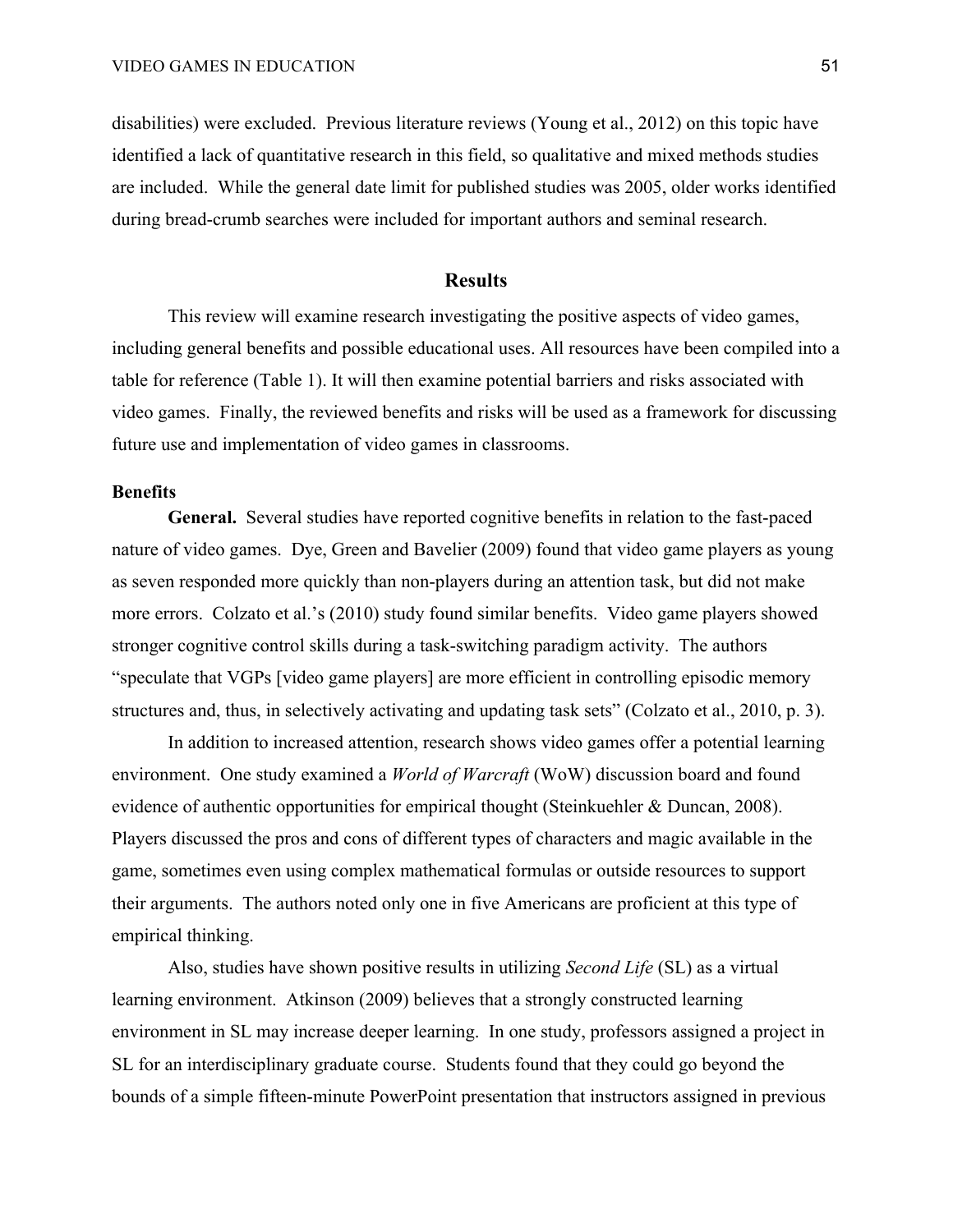#### VIDEO GAMES IN EDUCATION 52

courses. The authors explained that "the affordances of the 3-D virtual world learning environment led to experiential activities that not only helped achieve learning outcomes but also surpassed course objectives" (Jarmon & Mayr, 2008, p. 166). Utilizing opportunities to expand supported learning outside the classroom walls could help motivate student participation in the learning process. The broad reach of online games such as SL also offers a unique opportunity for students to interact with people outside of their immediate area. Nie and colleagues (2010) reported that their participants, digital photography students, appreciated the increased exposure their work received in SL compared to if they had displayed their work locally.

**Social Studies**. One case study examined this idea of taking learning outside of the traditional classroom setting by analyzing a high school history class using a video game called *Making History* (Watson, Mong, & Harris, 2011). The teacher in this case study used this game in previous classes and had developed clear learning goals and a strong methodology for integrating the experience with the course material. Groups of students played the game, each controlling a country during World War II. The authors noted that while not all students benefited from the time spent playing the game, the class environment went from a teachercentered lecture to one that focused more on the learners. Students could interact with each other and ask the teacher questions while thinking critically about decisions made leading up to WWII by being there in the video game. Watson et al. (2011) emphasized the excitement students felt at participating in the game: students actually discussed strategies for the next round outside of class! Some students often lack this kind of excitement and motivation to learn in traditional classrooms.

Squire, DeVane and Durga (2008) found similar results using *Civilization III* during an afterschool program. The popular *Civilization* series of games allows players to take over a civilization at varying points of history. Players are able to "explore the relationships between geography and politics, economics and history, or politics and economics" (Squire et al., 2008, p. 242). Many of the students involved in the program were generally apathetic about school work, and had mediocre grades. After playing the game with their peers, students were able to recognize and define academic language associated with the ancient cultures in the game, such as "hoplite" a military unit in ancient Greece. Some of the students even began actively seeking out information outside of school, watching documentaries and reading books on their favorite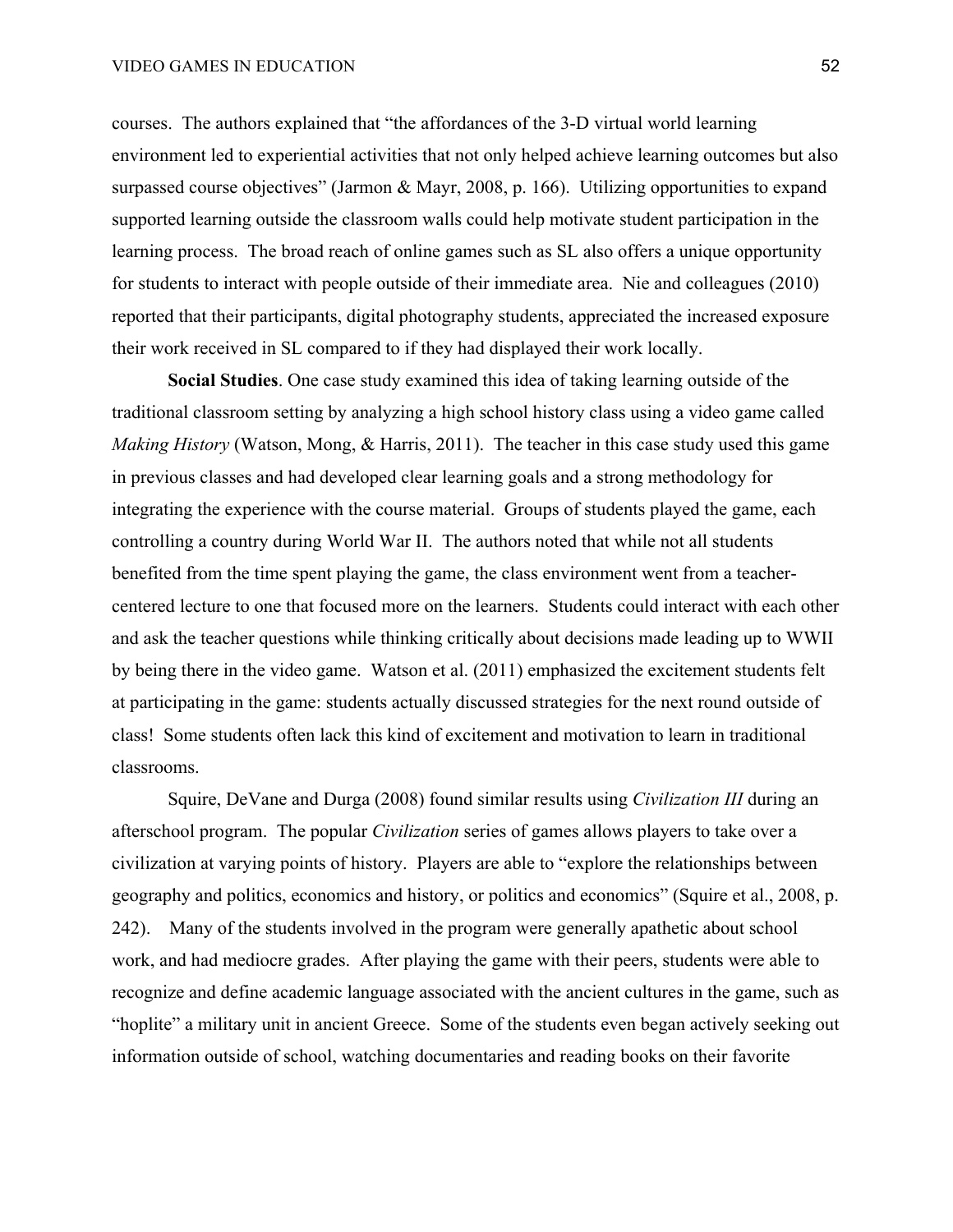cultures. Students for whom grades had been reported saw an increase in not only their history grade, but across all subjects.

While the students playing *Making History* and *Civilization III* reported having fun and enjoying the game, another video game focused on social studies, *Pax Warrior,* does not seem to have the same level of enjoyment. *Pax Warrior* was designed for high school students and was used by Carpenter, Lundell and Rubin (2007) in a graduate level public policy course. This game allowed students to act as participants in the United Nations decision making during the genocide in Rwanda. Students seemed frustrated by the game because it was unwinnable; no matter what decisions they made as UN officials, many people still died. However, the researchers noted that the simulation did allow students to discover novel solutions they had not thought of in previous decisions of the topic. This research shows that a game does not necessarily have to be fun to enhance learning.

Each of these studies suggest strong motivational effects of video games in social studies classrooms. Rather than simply listening to a lecture or viewing a power point presentation, these video games can allow students to immerse themselves in a different world. They become invested in understanding this world, as seen when the students pursued outside material to improve their *Civilization III* skills (Squire et al., 2008). While the evidence is limited that this increased motivation translates to higher academic achievement, the evidence does suggest that it encourages deeper learning. Unfortunately, because academic achievement is often measured in test scores and grades, instead of depth of understanding, further research is required to appreciate the full impact of video games on social studies learning.

**Math.** Also, video games have been used successfully in mathematics classrooms. *Deal or No Deal* is a popular TV show where contestants choose a briefcase which could be worth anywhere from one cent to one million dollars. As the show progresses, the contestant opens the other briefcases to show which amounts they have not chosen and the "banker" offers the player money to quit, which may or may not be higher than the value in the chosen briefcase. A control group received a lecture and worksheets about statistics, specifically the definition and formula for expected value. The experimental group played *Deal or No Deal* as an in-class activity after the same lecture, calculating the expected value of the chosen briefcase (Chow, Woodford  $\&$ Maes, 2011). A week later, 95% of students who played the game were able to calculate the expected value on a post-test versus only 59% of the control group. The students in the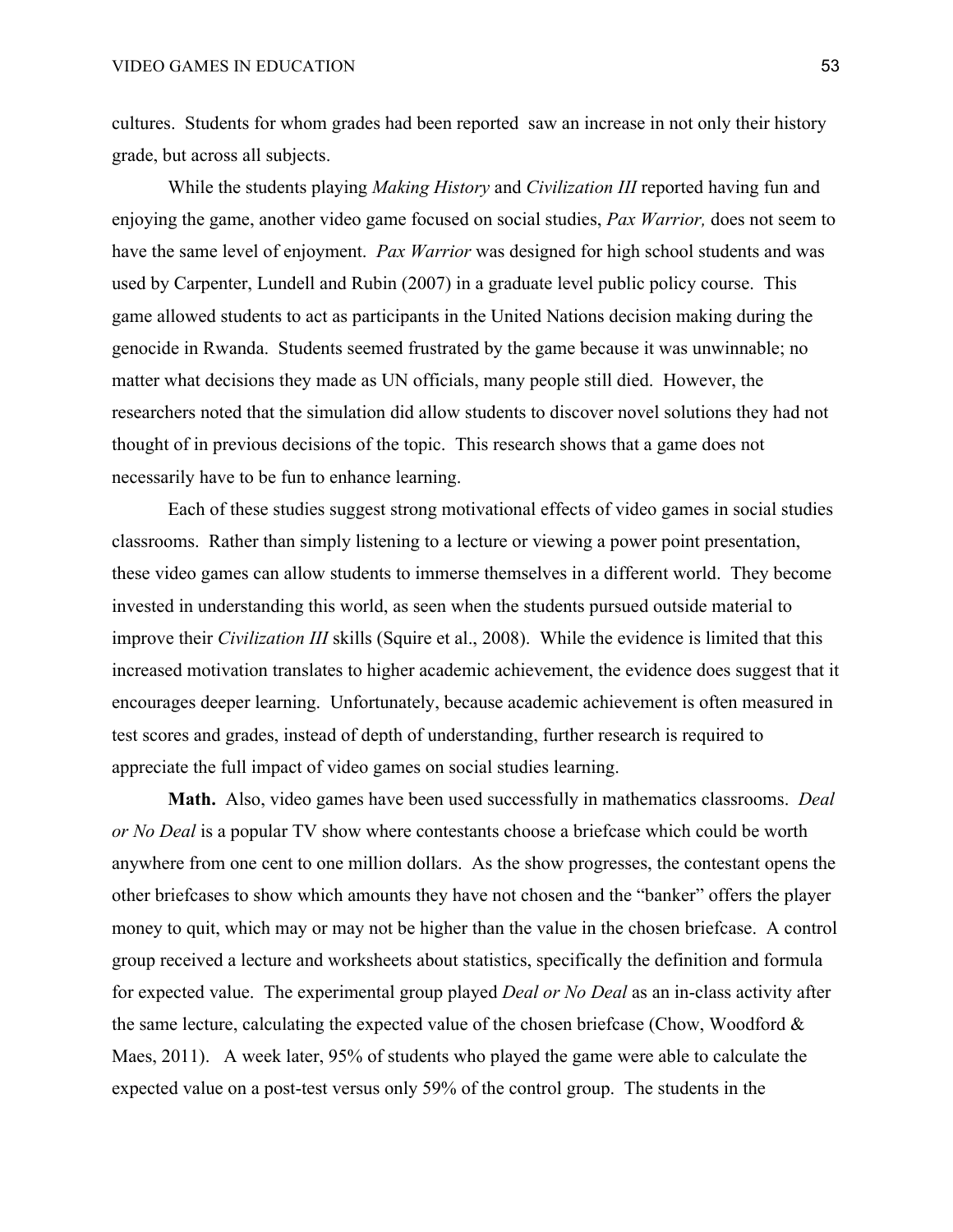experimental group were able to apply their knowledge of statics by playing a game rather than simply completing paper worksheets. This seems to have allowed for better recall of the material, perhaps because the students learned it in a more meaningful way.

It is important to note that playing an educational video game more often does not necessarily result in stronger educational gains. Kim and Chang (2010) found that non-English language learners and female English language learners (ELL) students who played a math game every day showed lower performance compared to students who played math games sometimes (once a month to twice a week), or not at all. Interestingly, this pattern did not hold true for male ELL students, who showed the same performance when playing math games sometimes or every day.

Not only do video games improve math performance and aid in knowledge retention, but also there is evidence that these games can improve student attitudes towards the subject. For example, students playing a video game designed to teach math reported a more positive attitude to math than the control group (Huang  $\&$  Ke, 2009). Ke (2008) found that students with lower socioeconomic status displayed more positive math attitudes after playing a cooperative math game compared to competitive or individual game situations. For students that were not in the lower socioeconomic category, all three math game conditions showed gains in positive attitudes towards math.

**Science.** Significant attention has been given to the game *Quest Atlantis* (QA), an educational video game created by researchers at Indiana University funded by the National Science Foundation (Barab, Sadler, Heiselt, Hickey & Zuiker, 2007). In QA, students navigate through different worlds interacting with other players and non-player characters (NPCs) to complete educational activities called Quests. The scripted responses from NPCs give students information needed to help them complete their Quests and, hopefully, learn the intended academic lesson. Some of the worlds in QA focus on science content, but other worlds emphasize different content areas. Barab et al. (2007) found that 4th grade students completing Quests in a science-focused QA world "demonstrated rich insights in terms of their submitted work, were clearly engaged, and participated in rich scientific discourse. Further…students developed a rich perceptual, conceptual, and ethical understanding of science" (p. 76).

When Hickey, Ingram-Goble and Jameson (2009) first implemented the same Quests in a 6th grade science class with a teacher who had never used the game before, they found that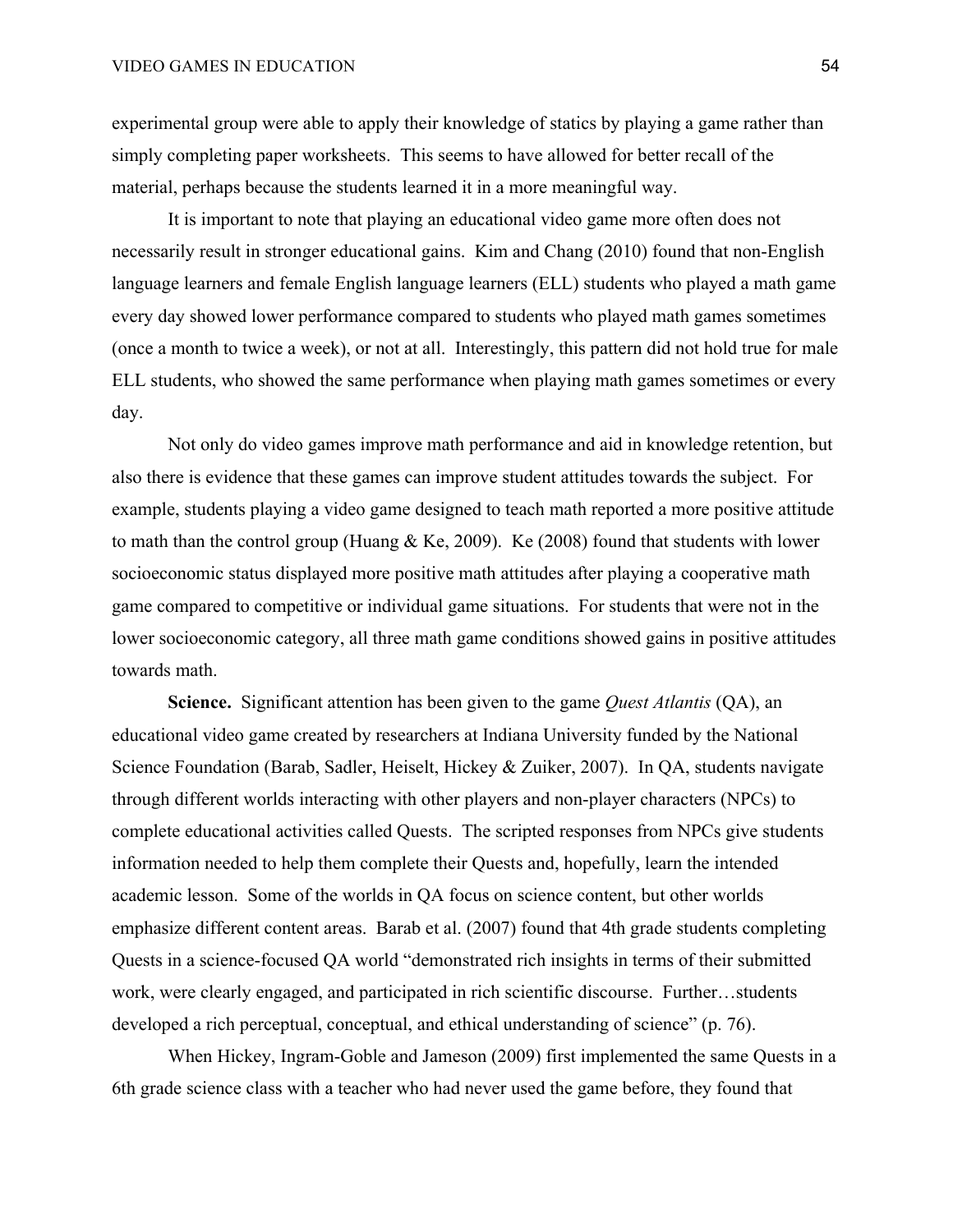students who played QA did show improvement in the post-test measures. However, these gains were not statistically significant when compared to the gains of students using a traditional curriculum. After revising the teaching procedure to provide students with more formative feedback during the Quest process the experimental group gains increased, but were still not statistically larger than the control group gains. In the second stage of their study, the researchers saw that even though they provided detailed feedback to assist students, not all of the students bothered to utilize their assistance. In the QA environment, students had to navigate away from the main game environment to view the Quest feedback. This could be one reason students did not access the feedback as many popular video games embed feedback directly into the game. Student engagement with the learning aspect of the video game is vital. Lim, Nonis and Hedberg (2006) note that students in their study who reported the highest engagement also showed the most significant improvement from pre-test to post-test scores. By ignoring the feedback, it seems the participants in Hickey et al.'s (2009) study were not engaged enough with the academic content to realize greater benefits.

Other games have been studied for use in science education, such as *Dr. Friction*, a game developed to teach fifth graders about forces and motion (Annetta, Mangrum, Holmes, Collazo & Cheng, 2009). In this game, students needed to complete puzzles to regain their stolen building blocks, with hints from an in-game avatar assistant, Fulcrum, if needed. Fulcrum offered hints if the students requested them and they did not need to navigate away from game play to access Fulcrum's help, unlike the feedback system in QA. The researchers found that the male students were more likely to seek help from Fulcrum during the game than the female students. Though a few students scored lower on the post-test, overall the participants showed significant gains on post-test scores about friction and motion after playing *Dr. Friction*. All but one student reported feeling that playing the game had helped them learn about the topic.

The research on video games in science education seems promising, but there are still issues. Consistent feedback is one of the ways video games create a strong learning environment (Gentile & Gentile, 2007). If students are not accessing this feedback, it may limit the game's effectiveness as a learning environment. However, game designers need to be careful not to give the answers away. When Annetta et al. (2009) asked one student why he used Fulcrum's hints so often, he replied "He's there to help so why not" (p. 1101). This shows that there needs to be a balance between providing students the support they need versus doing all the work for them.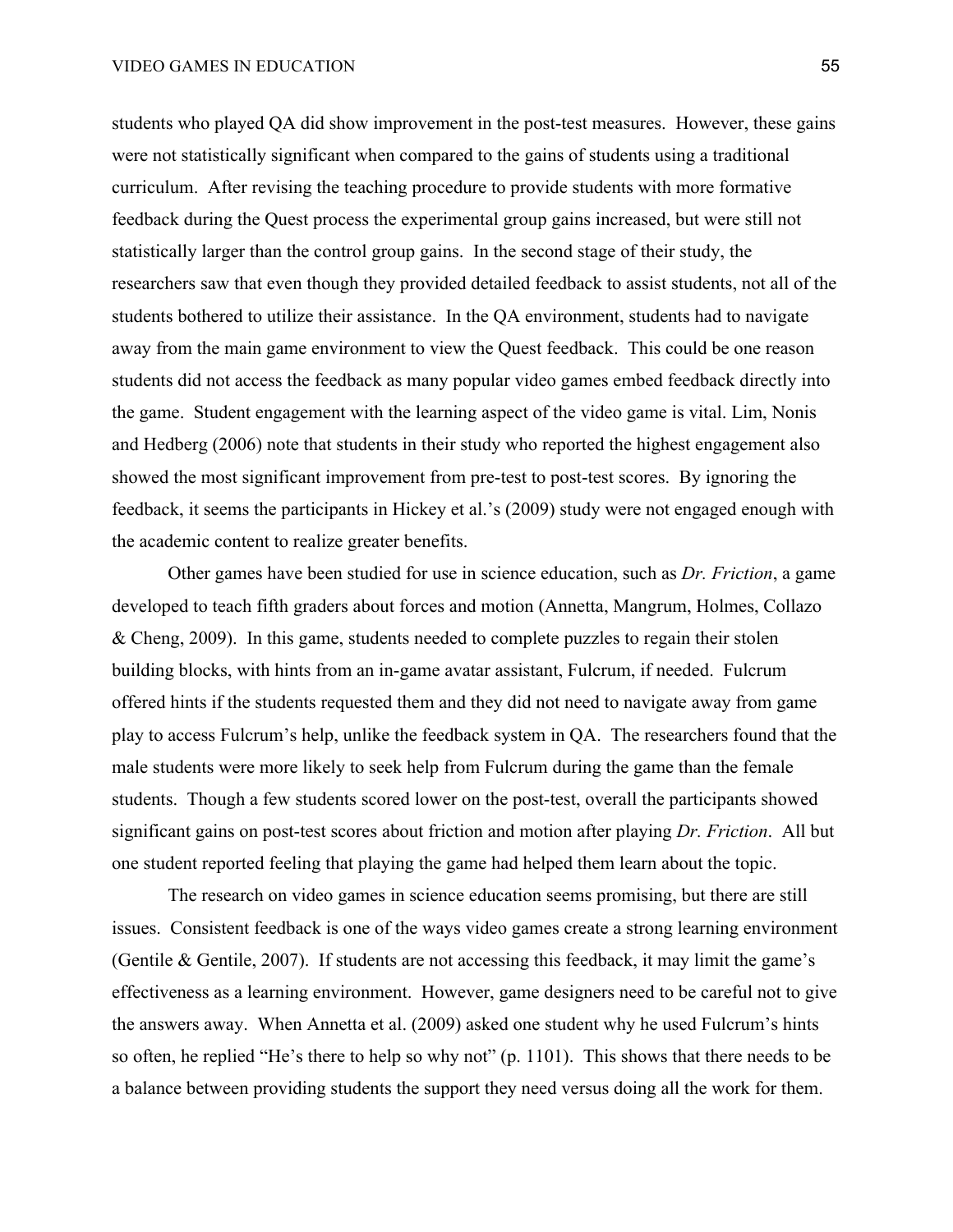**Language.** Think about the number of ways you can greet a person in English alone: hello, hi, hey, how are you, etc. As Johnson (2010) points out, a language learning game must be able to distinguish between all of the possible variability in the language to provide useful feedback. This is one reason researchers have begun examining the effectiveness of simulations and other types of games in language learning.

In *The Sims*, players control a virtual family through day-to-day situations. While the characters do not speak English, the everyday nature of the game brings players in contact with common objects and situations that could offer a useful opportunity for language learning. Ranalli (2008) provided students with supplementary material, such as a list of target vocabulary, and notes about culture and weekly quizzes. Students were grouped in pairs of different native languages in order to encourage communication in English. While most students felt the game and supplemental materials were helpful for developing their English skills, one student noted that they did not have to understand English to be able to play the game. This student reported enjoying the game and not paying much attention to the learning aspect. While simulations like *The Sims* could be useful, it seems the focus should be on games that require players to engage with the language. It is important to note, however, this sort of virtual immersion experience could limit the usefulness for those in the early stages of language learning who may not have enough vocabulary to interact with the game effectively.

The game QA, described earlier, does require this engagement with language. Zheng, Young, Wagner and Brewer (2009) studied the interaction between two English speaking students and two Mandarin Chinese speaking students completing co-quests through QA in English. The authors explain that "rather than focusing on practicing language for the sake of practicing a language, learners…collaborate in achieving a goal, thereby learning the language by using it" (Zheng et al., 2009, p. 502). Both native Chinese speakers reported that the coquesting in QA improved their English skills.

Classrooms are not the only place language learning takes place. Johnson (2010) examined the Tactical Language and Culture Training System (TLCTS). This system is being investigated for use by the U.S. government to teach native languages to military personnel preparing for deployment. TLCTS is an extremely complex learning system designed to handle the ambiguity and variance in language. One group of Marines used the TLCTS system before deployment and was interviewed regarding the effectiveness of the system after returning. The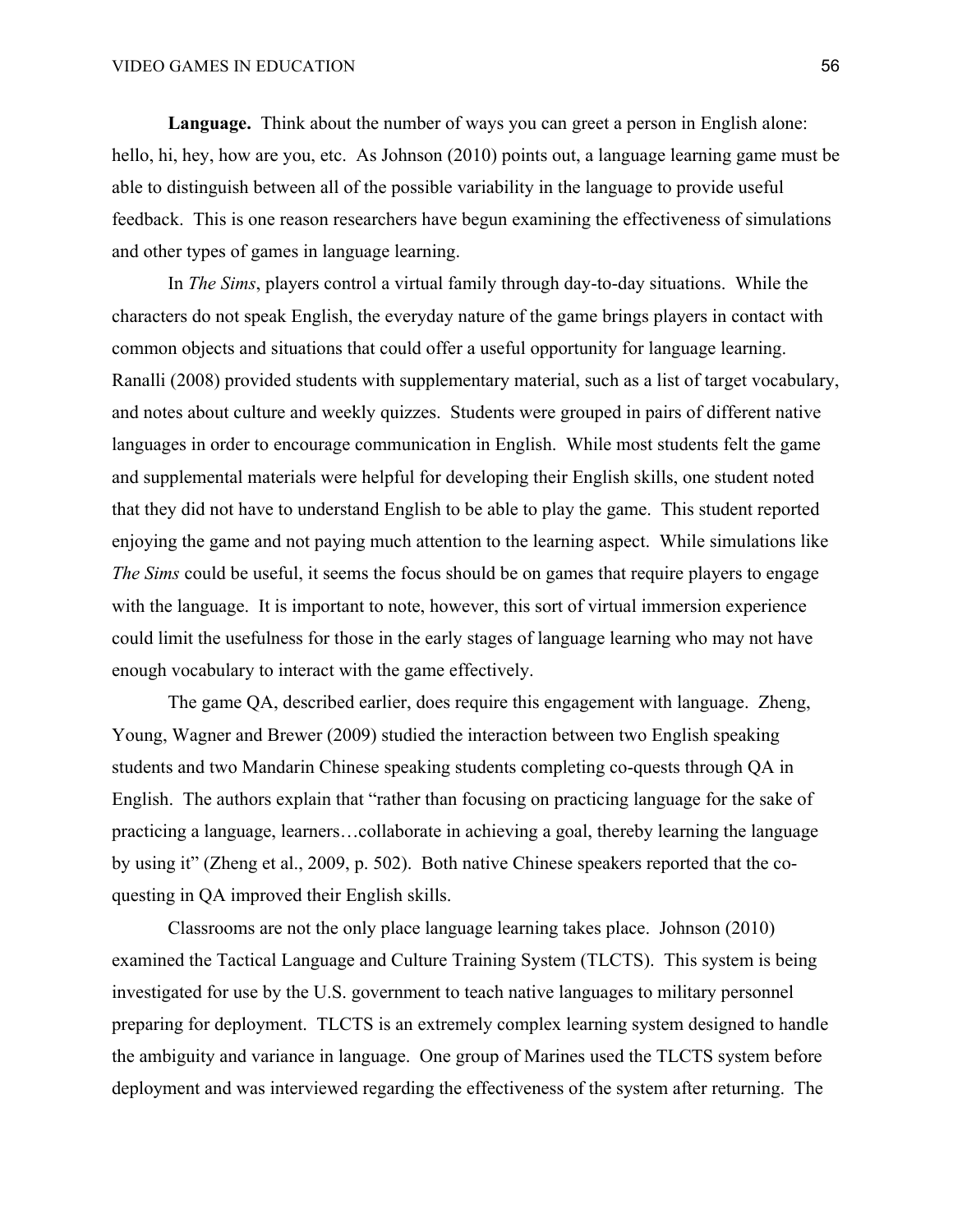officers of the unit felt the language skills learned through TLCTS improved the unit's effectiveness. Of the Marines interviewed, 76% percent reported using their new language skills on a daily basis and 50% believed those skills contributed to their ability to carry out their missions (Johnson, 2010). Although one Marine scored the training as "worthless" because the system, originally designed for the Army, did not teach participants to say "I am a U.S. Marine," overall, TLCTS appears to be an effective learning tool.

**Physical Education.** A new wave of motion-controlled games may allow video games to increase physical activity in gamers. Three well-known game systems utilize active game controls: Nintendo Wii and PS3's Move use motion sensitive controllers, while Xbox's Kinect uses a camera to input player movement into games. A pilot study compared the physical activity of children provided with an active video game package to that of a control group (Ni Mhurchu, Maddison, Jiang, Jull, Prapavessis & Rodgers, 2008). Participants provided with the active game package showed higher levels of physical activity and smaller waist circumferences than the control group.

Vernadakis, Gioftsidou, Antoniou, Ioannidis, and Giannousi (2012) examined college students using the Nintendo Wii during a balance-training program. Thirty-two physical education majors either completed a traditional balance training program or used the game *Wii Fit Plus*. Both groups showed increases in balance measures, with the experimental group showing better scores on many post-test measures. The Wii game allows users to track daily progress and activities as well as set progress goals. The authors suggested that the "Nintendo Wii gaming console allowed students to become active participants in the training process" (Vernadakis et al, 2012, p. 203). This engagement along with the specific feedback the system offers to players may have been factors in improving their balance. This is supported by preliminary results from Manley and Whitaker (2011), which suggested that students in a sport psychology course found class sessions which included a Wii game more fun and engaging than sessions with physical games than class sessions without such games. (e.g. a Wii dart game versus a dartboard).

Vernadakis et al.'s (2012) study lasted 8 weeks and Ni Mhurchu et al.'s (2008) lasted 12 weeks, so the question of long-term effects remains open and needs further research. However, the results are certainly promising considering that 89% of teen gamers play video games on console systems such as the Wii, PS3 and Xbox (Lenhart, Jones & Macgill, 2008).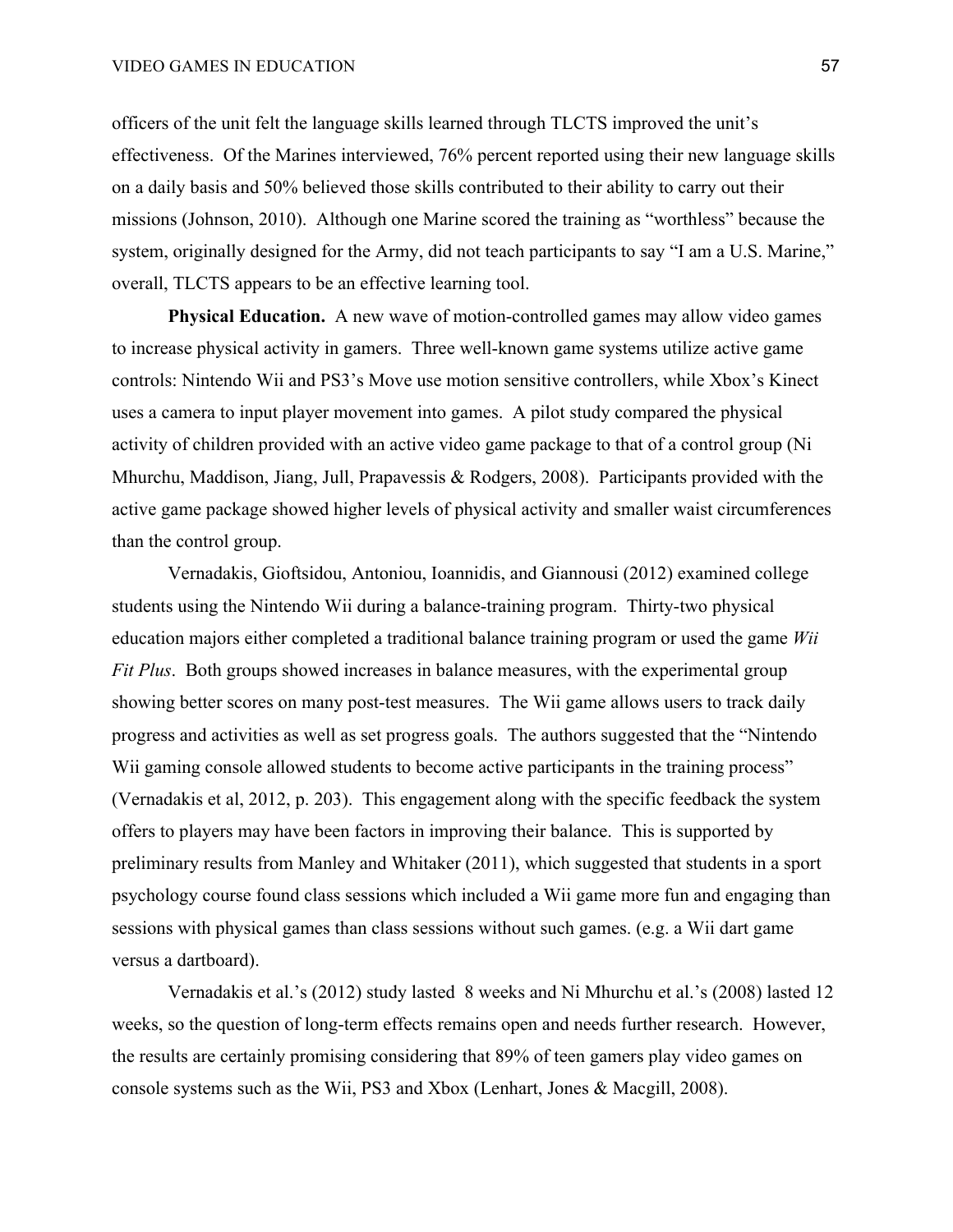## **Barriers**

So far, the studies reviewed have shown video games to be strong potential tools for increasing engaged learning or, at worst, harmless yet ineffective. However, some research has suggested a darker side to video games.

**Violence.** Several studies examined violent video games through the lens of the General Aggression Model (GAM) developed by Bushman and Anderson (2002). According to the GAM, exposure to violent media, such as video games, results in increased aggression due to stored aggression-related scripts in an individual's memory. In support of this theory, Bushman and Anderson (2002) found that students who played a violent video game supplied an aggressive ending more often when asked to complete a story. However, the authors do not specify their criteria for classifying an ending as aggressive. One story is about Jane, who spent almost an hour waiting for food at a restaurant after a long day. Some of the aggressive responses listed in their appendix included Jane feeling "frustrated with the service" and thinking that she should "write to the newspaper about this place" (Bushman & Anderson, 2002, p. 1685). Neither response seems unusual for a rational person to make when forced to wait for service. In comparison, another aggressive response was "I should set this table cloth on fire" (Bushman & Anderson, 2002, p. 1685). A large gap exists between the levels of aggression in these two responses. The fact that the researchers simply classify both as "aggressive" during data analysis could severely skew their results to demonstrate more aggression than actually exists. Also, Gentile, Lynch, Linder & Walsh (2004) also reported results supporting the GAM, including a relationship between violent video games and physical violence. However, Ferguson (2010) noted that if Gentile and colleagues (2004) had controlled for gender, the correlation between violent games and aggression would have been significantly smaller.

In addition, researchers have investigated the different effects of virtual violence versus real violence. Another study used the GAM model in relation to participants' heart rate and galvanic skin response to test for desensitization to violence (Carnagey, Anderson, and Bushman, 2006). They found that participants who played a violent video game showed a lower physiological arousal in response to a video tape of real violence than participants who played a nonviolent game. On the other hand, Barlett and Rodeheffer's (2009) research suggested that playing an unrealistic violent video game results in lower aggression than playing a video game with realistic violence.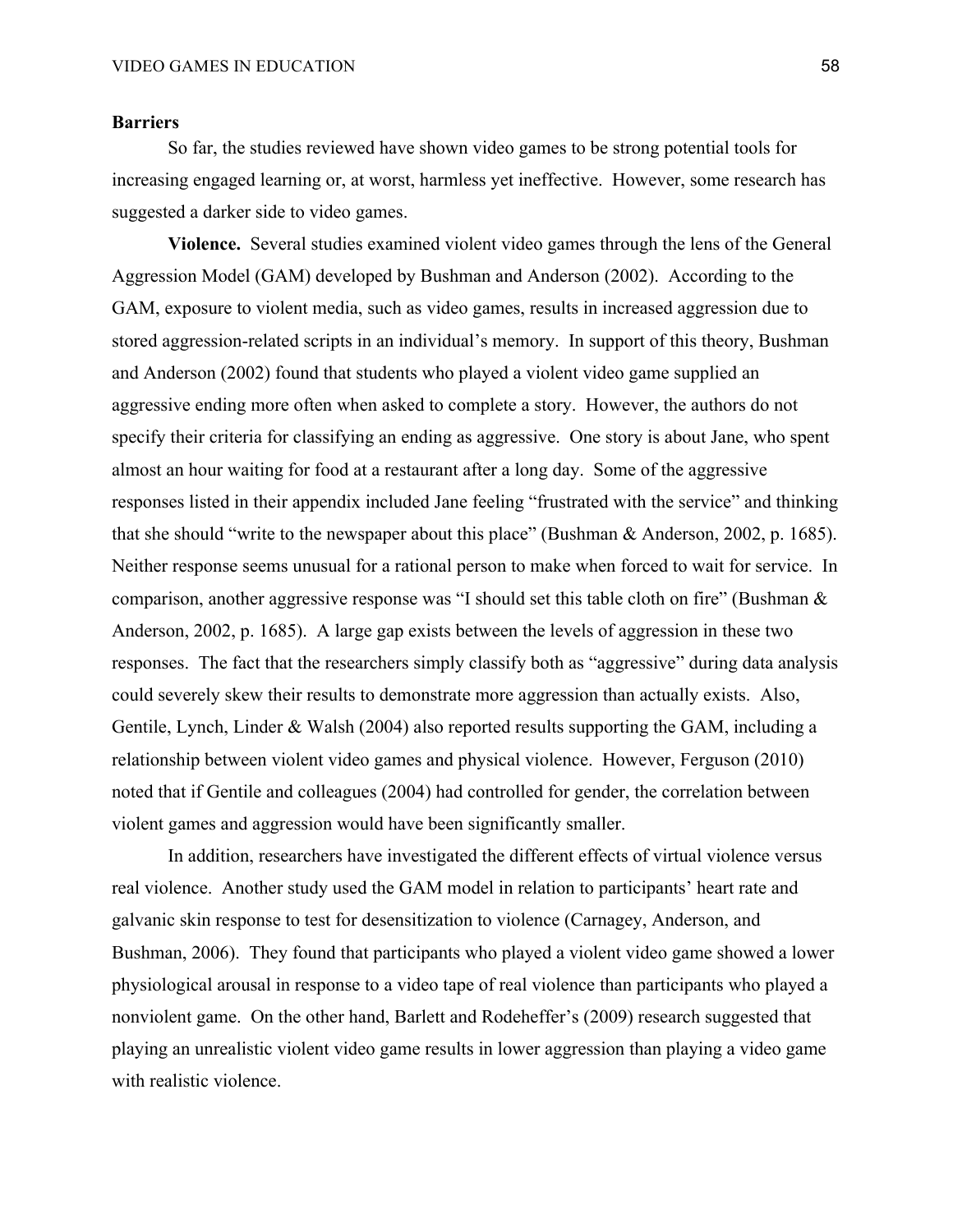In direct contrast to the GAM studies, Unsworth, Devilly and Ward (2007) found that some participants with low starting anger and a pliable personality did show short-term increases in anger; these small increases were not enough to warrant concern. Additionally, participants with strong personalities did not show any increase in anger and those participants with pliable personalities and high start anger actually demonstrated a cathartic effect with reduced anger after playing a violent video game. Despite Anderson et al.'s (2010) urging that the debate over whether violent video games cause aggression has ended, such divergent results show that more work needs to be done on this topic.

**Addiction.** Addiction is a large concern surrounding newer technology such as video games. One study examining addiction in WoW players used a go/no-go behavioral measure similar to one validated with alcoholics (Decker  $& Gay, 2011$ ). In this study, researchers asked participants to distinguish between traditional English and WoW related words with positive or negative connotations. For example, if a participant has a target of "good," he would click a button whenever a positive word (target) appeared but refrain from pressing the button for a negative word (distracter). WoW players showed faster reaction times than non-players in this task. WoW players also better distinguished between targets and distracters on both neutral English words and WoW related words. This contradicts findings in other addiction studies where the addicts showed a bias towards words related to their addiction. Other video game studies supported the findings that playing action video games increase speed, cognitive response times etc. (Dye et al., 2009). However, Decker and Gay (2011) cautioned that the WoW players also showed more bias toward responding in general, which may indicate poor impulse control.

There seems to be a fine line between definitions of gaming addiction and high levels of game engagement which may have resulted in an overly pessimistic view of the number of people afflicted with video game addiction. Charlton and Danforth (2010) examined personality factors in conjunction with addiction scales to determine if certain personality traits are related to addiction versus engagement for individuals playing a massively multiplayer online role playing game (MMORPG) *Asheron's Call*. They found that factors such as lower levels of attractiveness, emotional stability, agreeableness, and extraversion were indicators of video game addiction. The authors reported that these traits have also been found to be predictors of other types of addiction (e.g. gambling and alcoholism). However, high levels on the engagement scale did not show any correlation to these characteristics.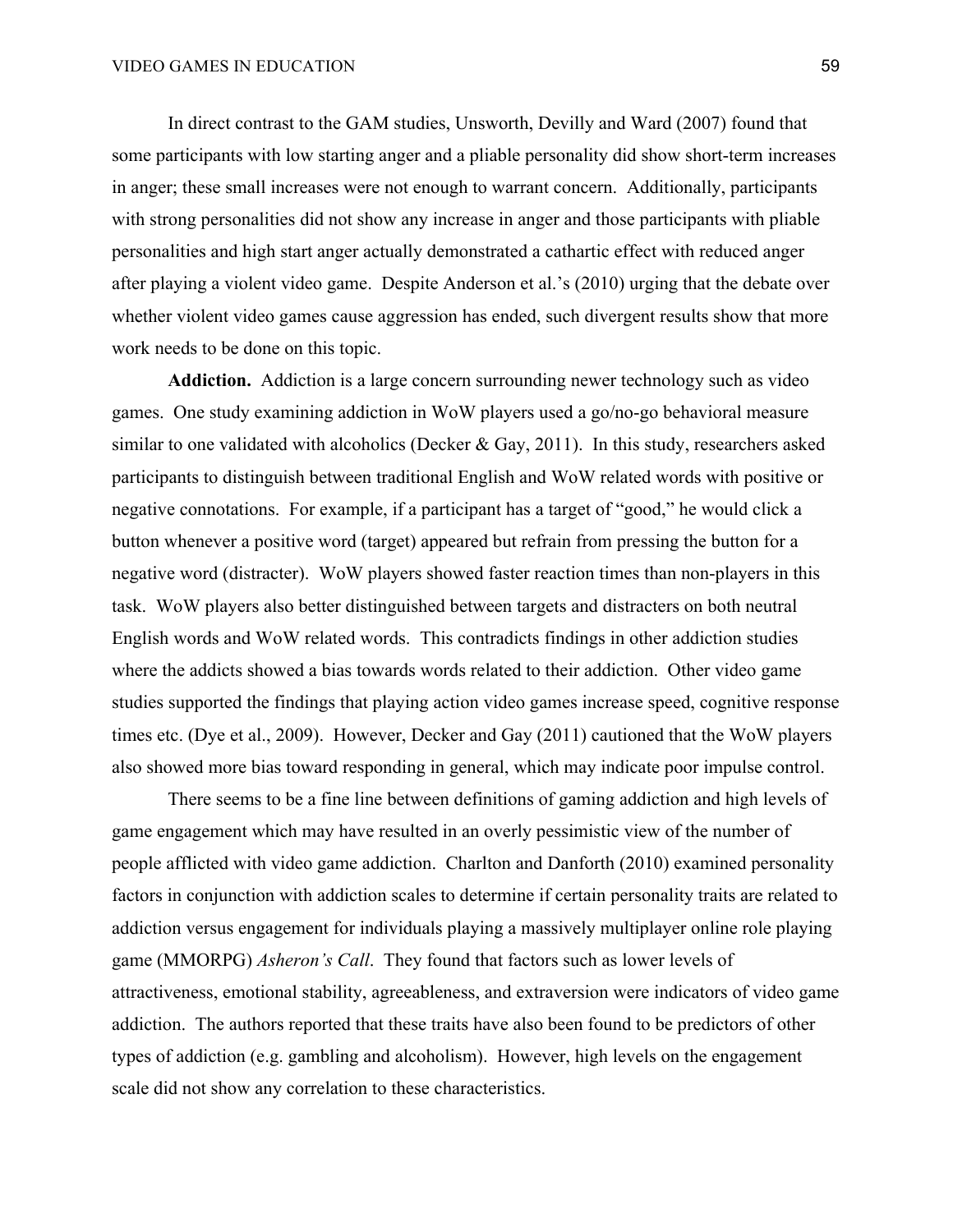It is easy to see how playing an MMORPG could lead to addiction when coupled with these traits. Playing a game online would allow people with low levels of attractiveness, agreeableness and extraversion to interact with others from the safety of their own home, displaying the face of the character, or avatar, they choose to portray in the game world. Additionally, the ability to escape into a fantasy world would certainly appeal to individuals with lower emotional stability. These traits are also common in individuals with other addictions. Video games, like gambling, can be enjoyed by many responsibly, but can have negative consequences if done in excess.

Some researchers suggest that understanding the motivation behind addictive gaming behavior could help prevent that addiction. Przybylski, Ryan and Rigby (2009) looked at harmonious versus obsessive engagement using self-determination theory (SDT). Obsessive engagement was defined as interfering with one's regular life, while with harmonious engagement an individual is able to enjoy the activity without disrupting other aspects of his or her life. SDT suggests that motivation stems from the opportunity to satisfy basic needs for competence, autonomy and relatedness (Ryan & Deci, 2000). The authors found that individuals who felt these needs were satisfied by video games were more likely to show harmonious engagement. Also, the reverse was true, with participants who reported low need satisfaction showing evidence of obsessive engagement. Przbylski et al. (2009) suggested that knowing this relationship can help researchers develop ways to support the needs identified in SDT and perhaps prevent obsessive engagement with video games.

**Attitude.** The final barrier to the use of video games in classrooms is the attitude parents, teachers and administrators have towards those games. For example, teachers in the Republic of South Korea identified a number of reasons why they were unable to effectively integrate video games in the classroom, including inflexible curriculum and limited budgets, negative effects of gaming, students not being ready and lack of supporting material (Baek, 2008). Kenny and McDaniel (2011) found that only 42% of pre-service teachers in their study played video games regularly. According to Kenny & McDaniel (2011), this number seems small when compared to a 2008 report from the Entertainment Software Association (ESA), which estimates that 80% of people in the same age range play video games regularly.

A number of things influence parental attitudes toward video games. Bourgonjon, Valcke, Soetaert, de Wever and Schellens (2011) examined some of these factors such as gender,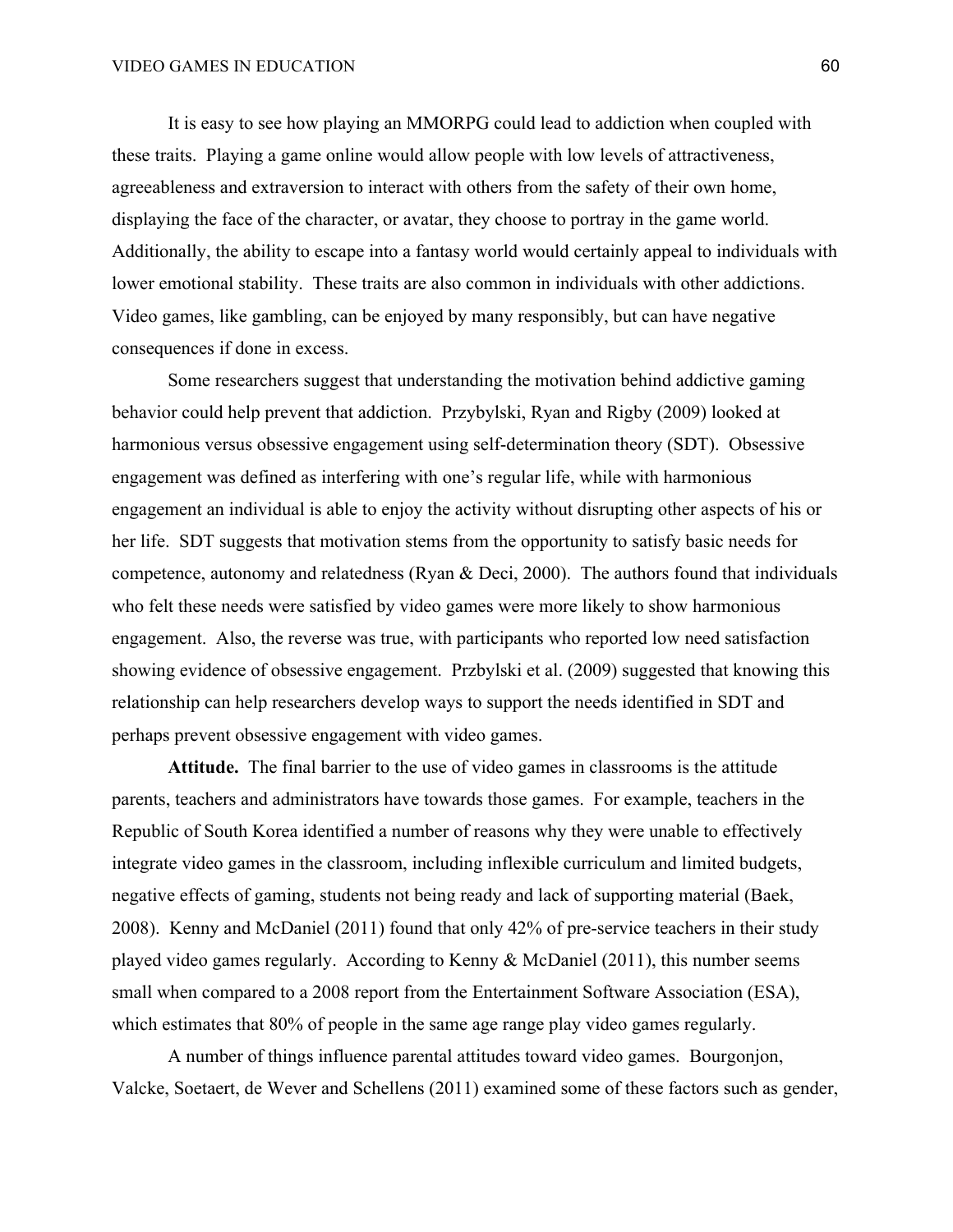experience with and preference for video games, and perception of the negative effects or learning opportunities provided by video games. The researchers found that "parents express rather negative beliefs about video games and are reluctant when it comes to using video gaming in educational settings" (Bourgonjon et al., 2011, p. 1440). Experience playing video games was negatively correlated with perceived negative effects of gaming, however, only 13.9% of respondents reported playing and enjoying video games.

It seems that few parents and teachers have experience with games, making them less likely to be open to the potential value video games have as learning tools. Not much can be done to remedy this situation if these decision makers are not willing to expose themselves to video games. According to a report by the ESA (2011), 45% of parents play video games with their children occasionally. Gee (2003) notes that his own introduction to gaming was trying to learn a video game so he could help his son play. After having some difficulty mastering a game his four-year-old could handle, Gee began to investigate video games more closely. Perhaps more parents and teachers will have similar revelations as they are exposed to more video games.

## **Conclusion**

While there are still hurdles to overcome, this review shows that video games have the potential to be strong learning tools in the classroom. There are several limitations to the studies reviewed here with sample size and research design being the most notable. Additionally, ethical concerns, such as socioeconomic status and gender differences, as well as implementation difficulties contributes to limitations on realizing the full potential of video games in the classroom.

One of the biggest problems with many of the studies reviewed is sample size. Many of the studies included fairly specialized populations and small sample sizes (see Appendix. For example, Zheng et al.'s (2009) study on language learning in QA only included four participants. Also, while Squire et al.'s (2008) study began with 12 participants, attrition led to in depth analysis for only 2 students. These small, focused samples limited the researchers' ability to say that video games would be beneficial to students in general rather than just video games were beneficial to this particular type of student. Additionally, the majority of children in the age ranges examined would have been exposed to video games prior to participating in these studies. While a few of the games used are only available in educational settings, many of them are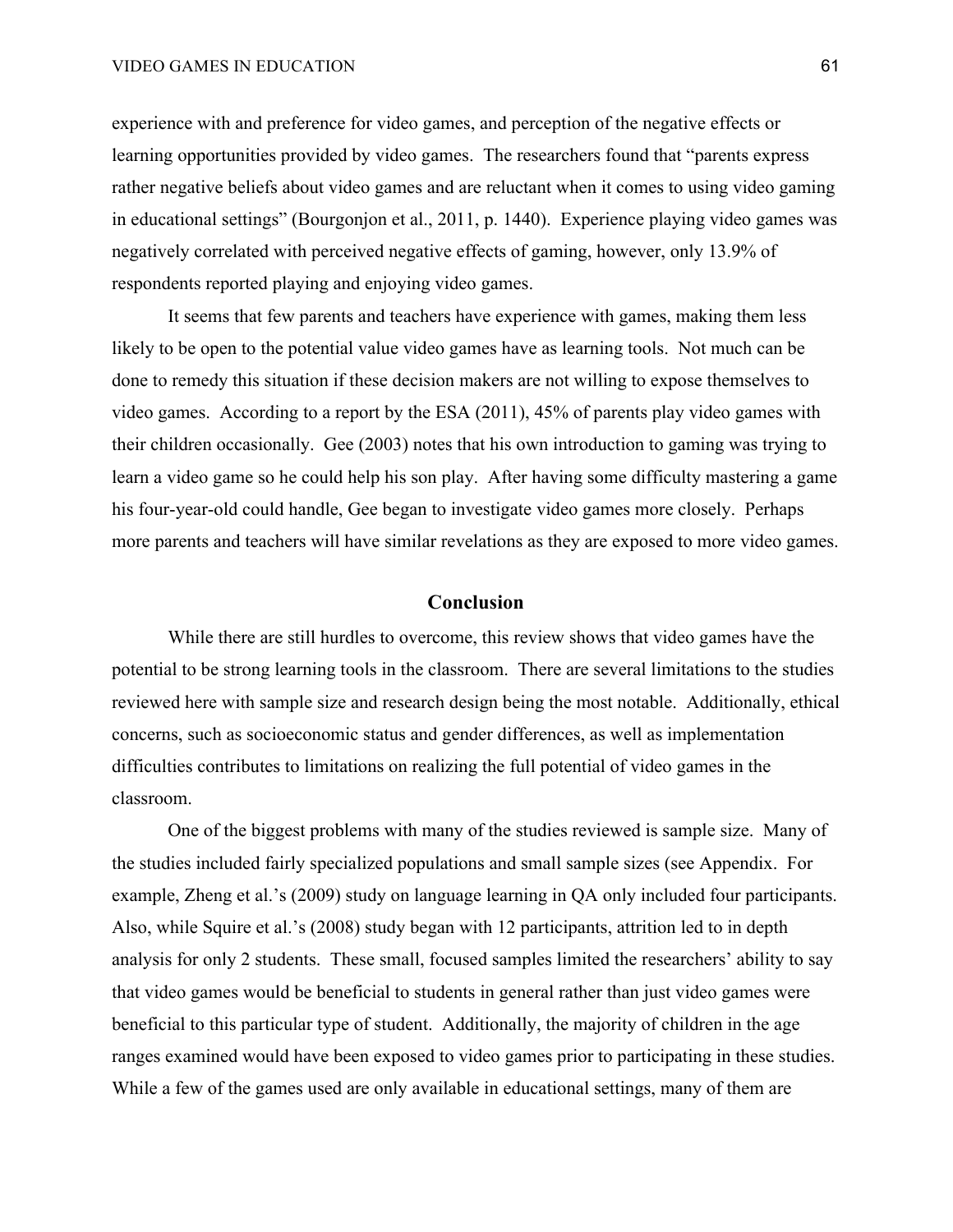popular games available for purchase by anyone. The participants could have been exposed to the games prior to study, making it difficult for true control and experimental conditions.

Many of the studies included primarily qualitative analysis. While qualitative studies are useful in some circumstances, qualitative results do not generalize well to the larger population. Both the small sample sizes and primarily qualitative study of educational video games, limits the field's generalizability. It is difficult to firmly declare that video games are effective learning tools with these limitations. Unfortunately, it seems this field will continue to struggle with this limitation as it is not well suited to quantitative, generalizable analysis. If a researcher conducts a large, quantitative study on *Quest Atlantis'* effect on science grades, that research may still only be generalizable to that particular game in that particular subject.

Cost is another factor that can greatly limit video game implementation in schools. Limited resources afflict many schools and interested teachers may lack the funds to purchase copies of a video game or appropriate technology to play the game. Even assigning students video games as homework or long-term projects could present an issue, as students with a lower socioeconomic status may not have access to a compatible computer or game console. Students that do not have regular access to such technology, or students who are just not "tech-savvy," may also feel uncertain using such tools. When assigning a video game as a long-term project, teachers should ensure that students have sufficient opportunities to use school-based resources in case they do not have access to such resources at home. In addition, a strong support system must be in place to assist students with technological difficulties. The instructor should have enough experience with the game system to answer questions and help students overcome problems. As mentioned earlier, many teachers do not have enough familiarity to help students navigate educational games effectively.

In Manley and Whitaker's study (2011), one student commented that it was boring waiting for the other students to take their turn at the Wii game. While cost may prohibit being able to provide each student their own console, there are few possibilities to keep students engaged. Depending on the number of machines available and the type of games, teachers could put students in small groups to work together. Teachers could also provide alternate, supportive activities for students not actively participating in the game. These activities should contribute to the learning goal, but require minimal supervision so the teacher would still be available to assist students needing help with the game.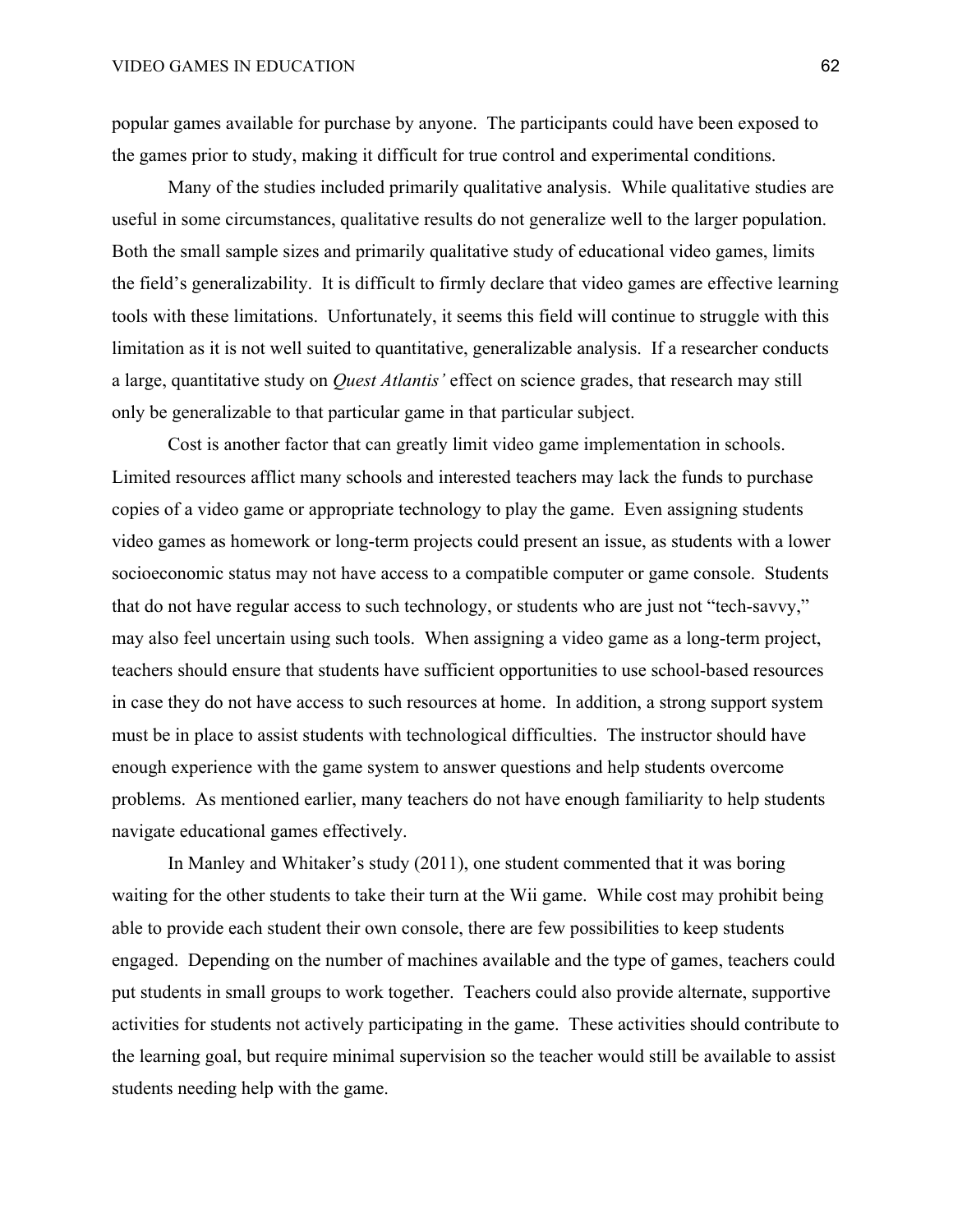Many seem to consider video games a largely male domain; however, according to the ESA (2011) almost half of regular game buyers (48%) are female. The female students in Annetta et al.'s (2009) study reported spending more time on computers than their male counterparts, though the boys did report more time playing games on the computer. The authors argue that the way these two groups use computers differs in that boys use the systems more for gaming and girls more for relationship building. It is interesting to note the 2006 ESA report cited in Annetta et al.'s (2009) study states that only 38% of game players are female. It is possible that the gender gap in video games is closing, but it is still necessary for teachers to be aware that this gap still exists. It would be beneficial to incorporate a paradigm like "universal design" when designing educational video games. While universal design generally deals with creating products that are accessible to both people with or without disabilities, a similar concept could be applied to incorporate game features that could be beneficial to both genders. While girls may generally use social features more, boys could also benefit from a collaborative social learning/gaming environment.

A significant challenge when designing games for the classroom is finding the right balance between the learning content and the game. Shelton and Scoresby's (2011) student game designers chose to remove some "neat" effects in their game to make the educational content more prominent. On the other hand, the students felt that it was important to include all of the short stories in the book their game was based on. They chose to remove some of the stories from the main content of the game so players would not be distracted from the primary learning goals. Instead, they included the unused stories in a bonus level that they could access after completing a final puzzle.

This balancing act is important to keep in mind when designing educational games. If a designer takes out too much of the game aspect, the motivational potential decreases. However, taking out too much learning content and the game loses its educational value. Educational game designers should have experience in the realm of education, or work closely with someone who does. Fortunately, more schools are offering instructional technology training programs, which could help close the gap between teacher and game designer. The current research seems to point to the fact that the most important aspect in serious game design is to keep the learning goals in mind to ensure you do not go too far with "neat" features that add nothing to the learning experience without losing the motivational enjoyment of gaming.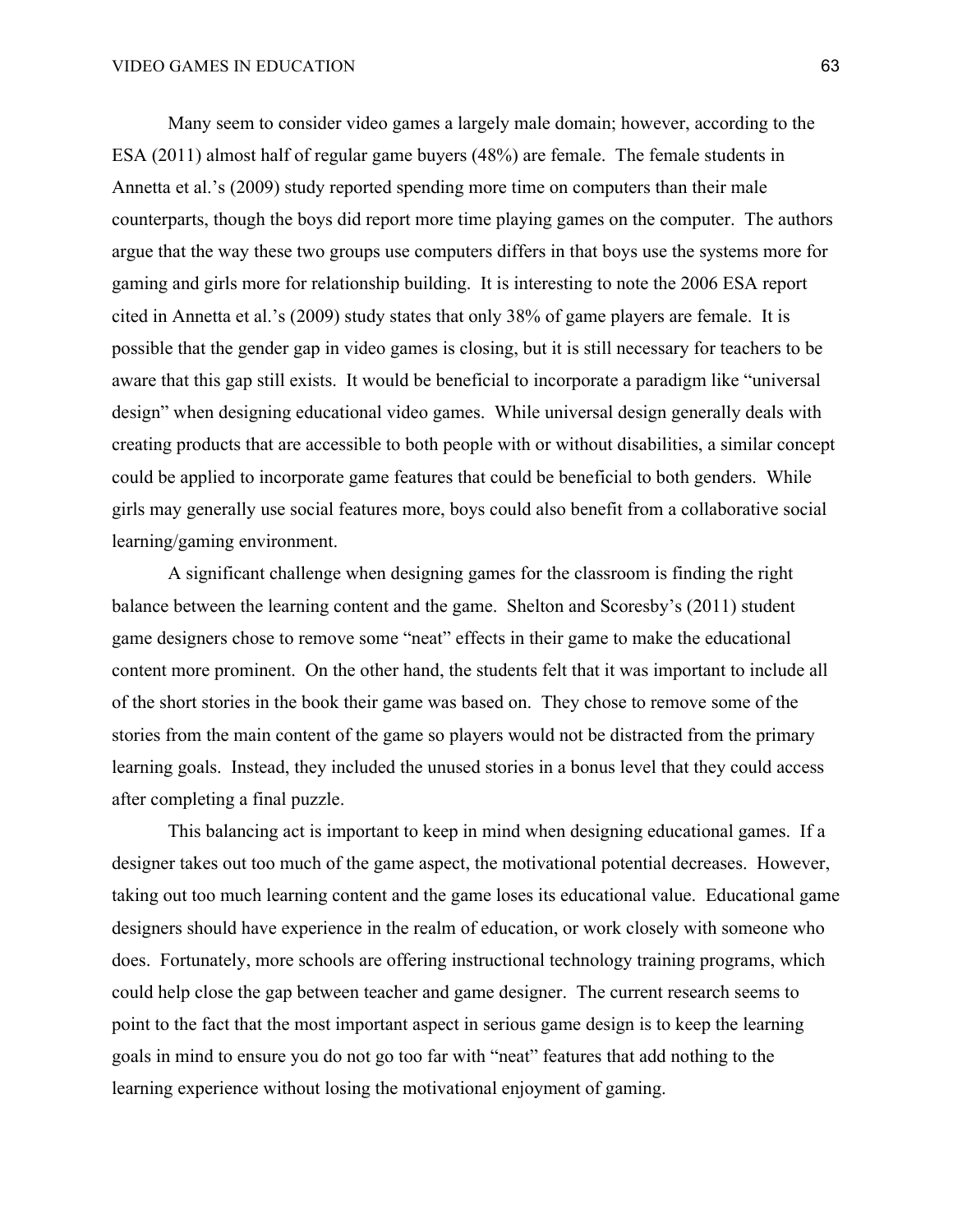There are still a number of barriers to overcome before video games will see widespread acceptance as educational tools. Violence, addiction, gender and socioeconomic differences are serious issues that need to be fully addressed before parent and teacher attitudes towards video games will improve. Despite the issues, this review suggests that using video games in education offers strong potential for learning. Though there are limitations with the current body of research, the results show that further investigation in this area is warranted. Future studies will need to address these limitations to further explore the effects of games on education and allow serious games to become more fully integrated in today's classrooms. While these games may not be effective learning environments for all students in all subjects, they can provide teachers with an additional tool for motivating and engaging students.

## **References**

- Anderson, C. A., Shibuya, A., Ihori, N., Swing, E. L., Bushman, B. J., Sakamoto, A., … Saleem, M. (2010). Violent video game effects on aggression, empathy, and prosocial behavior in Eastern and Western countries: A meta-analytic review. *Psychological Bulletin*, *136*(2), 151–173. doi:10.1037/a0018251
- Annetta, L., Mangrum, J., Holmes, S., Collazo, K., & Cheng, M.-T. (2009). Bridging reality to virtual reality: Investigating gender effect and student engagement on learning through video game play in an elementary school classroom. *International Journal of Science Education*, *31*(8), 1091–1113. doi:10.1080/09500690801968656
- Atkinson, T. (2009). Second Life for educators. *Tech Trends*, *53*(4), 23–25.
- Baek, Y. K. (2008). What hinders teachers in using computer and video games in the classroom? Exploring factors inhibiting the uptake of computer and video games. *CyberPsychology & Behavior*, *11*(6), 665–671. doi:10.1089/cpb.2008.0127
- Barab, S. A., Sadler, T. D., Heiselt, C., Hickey, D., & Zuiker, S. (2007). Relating narrative, inquiry, and inscriptions: Supporting consequential play. *Journal of Science Education and Technology*, *16*(1), 59–82. doi:10.1007/s10956-006-9033-3
- Barlett, C. P., & Rodeheffer, C. (2009). Effects of realism on extended violent and nonviolent video game play on aggressive thoughts, feelings, and physiological arousal. *Aggressive Behavior*, *35*, 213–224. doi:10.1002/ab.20279
- Bourgonjon, J., Valcke, M., Soetaert, R., de Wever, B., & Schellens, T. (2011). Parental acceptance of digital game-based learning. *Computers & Education*, *57*(1), 1434–1444. doi:10.1016/j.compedu.2010.12.012
- Bushman, B. J., & Anderson, C. A. (2002). Violent video games and hostile expectations: A test of the General Aggression Model. *Personality and Social Psychology Bulletin*, *28*(12), 1679–1686. doi:10.1177/014616702237649
- Carnagey, N. L., Anderson, C. A., & Bushman, B. J. (2007). The effect of video game violence on physiological desensitization to real-life violence. *Journal of Experimental Social Psychology*, *43*(3), 489–496. doi:10.1016/j.jesp.2006.05.003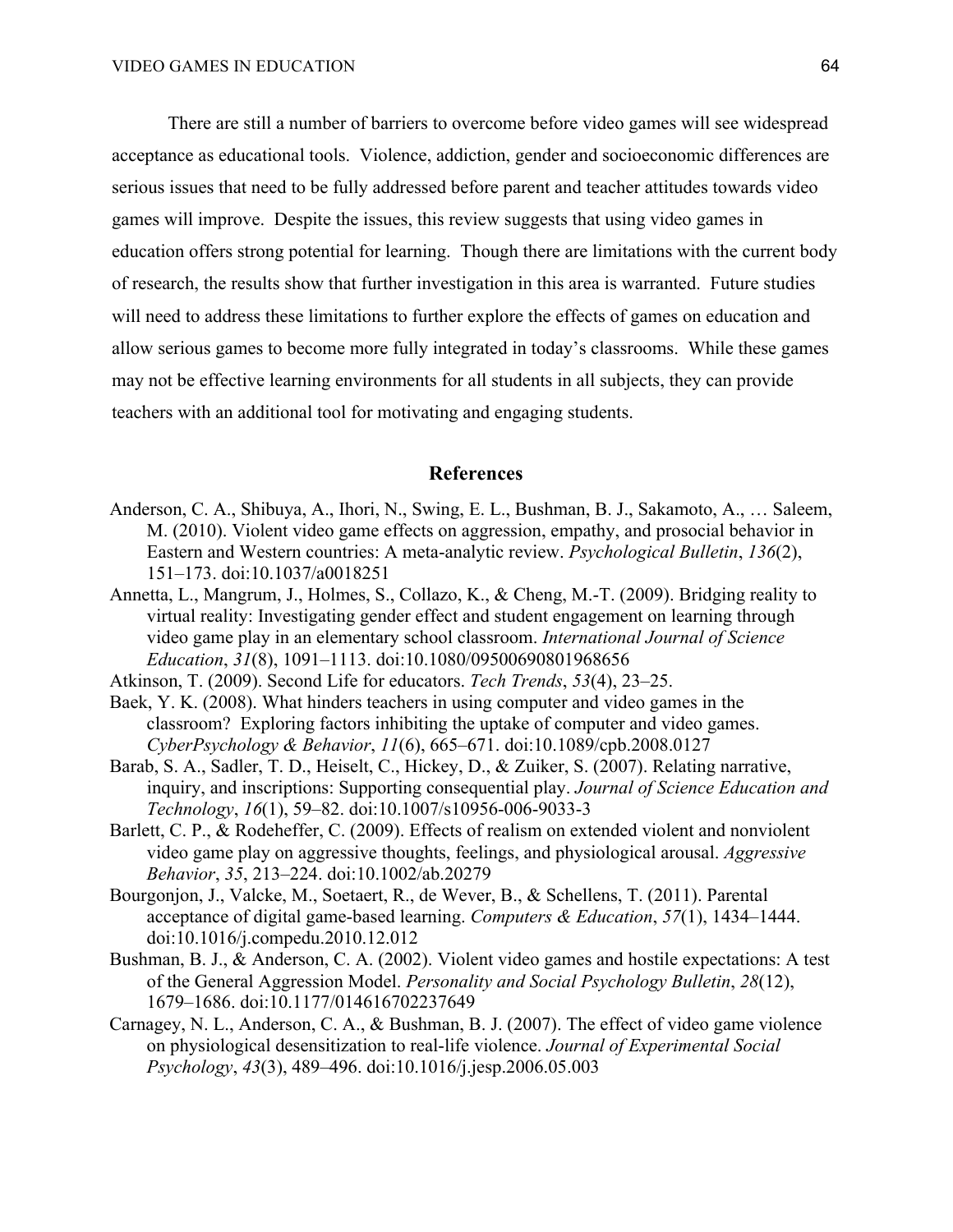- Carpenter, R. C., Lundell, V., & Rubin, B. (2007). Serious games in the global affairs classroom. *Journal of Information Technology & Politics*, *4*(2), 117–129. doi:10.1080/19331680802076181
- Charlton, J. P., & Danforth, I. D. W. (2010). Validating the distinction between computer addiction and engagement: online game playing and personality. *Behaviour & Information Technology*, *29*(6), 601–613. doi:10.1080/01449290903401978
- Chow, A. F., Woodford, K. C., & Maes, J. (2011). Deal or No Deal: sing games to improve student learning, retention and decision-making. *International Journal of Mathematical Education in Science and Technology*, *42*(2), 259–264. doi:10.1080/0020739X.2010.519796
- Colzato, L. S., van Leeuwen, P. J. A., van den Wildenberg, W. P. M., & Hommel, B. (2010). DOOM'd to switch: Superior cognitive flexibility in players of first person shooter games. *Frontiers in Psychology*, *1*(8). doi:10.3389/fpsyg.2010.00008
- Decker, S. A., & Gay, J. N. (2011). Cognitive-bias toward gaming-related words and disinhibition in World of Warcraft gamers. *Computers in Human Behavior*, *27*(2), 798–810. doi:10.1016/j.chb.2010.11.005
- Dye, M. W. G., Green, C. S., & Bavelier, D. (2009). The development of attention skills in action video game players. *Neuropsychologia*, *47*, 1780–1789. doi:10.1016/j.neuropsychologia.2009.02.002
- Entertainment Software Association. (2011). *Essential facts about the computer and video game industry: Sales, demographic and usage data*. Retrieved from http://www.theesa.com/facts/pdfs/ESA\_EF\_2011.pdf
- Ferguson, C. J. (2010). Blazing angels or resident evil? Can violent video games be a force for good? *Review of General Psychology*, *14*(2), 68–81. doi:10.1037/a0018941
- Gee, J. P. (2003). *What video games have to teach us about learning and literacy*. New York: Palgrave Macmillan.
- Gentile, D. A., & Gentile, J. R. (2007). Violent video games as exemplary teachers: A conceptual analysis. *Journal of Youth and Adolescence*, *37*(2), 127–141. doi:10.1007/s10964-007-9206- 2
- Gentile, D. A., Lynch, P. J., Linder, J. R., & Walsh, D. A. (2004). The effects of violent video game habits on adolescent hostility, aggressive behaviors, and school performance. *Journal of Adolescence*, *27*(1), 5–22. doi:10.1016/j.adolescence.2003.10.002
- Hickey, D. T., Ingram-Goble, A. A., & Jameson, E. M. (2009). Designing assessments and assessing designs in virtual educational environments. *Journal of Science Education and Technology*, *18*(2), 187–208. doi:10.1007/s10956-008-9143-1
- Huang, K. H., & Ke, C. J. (2009). Integrating computer games with mathematics instruction in elementary school - An analysis of motivation, achievement, and pupil-teacher interactions. *World Academy of Science, Engineering & Technology*, *60*, 261–263.
- Jarmon, L., & Mayr, M. (2008). Understanding project-based learning in Second Life with a pedagogy, training and assessment trio. *Educational Media International*, *45*(3), 157–176.
- Johnson, W. L. (2010). Serious use of a serious game for language learning. *International Journal of Artificial Intelligence in Education*, *20*(2), 175–195.
- Juul, J. (2005). *A casual revolution: Reinventing video games and their players*. Cambridge, Massachusetts: The MIT Press.
- Ke, F. (2008). Alternative goal structures for computer game-based learning. *International Journal of Computer-Supported Collaborative Learning*, *3*(4), 429–445. doi:10.1007/s11412-008-9048-2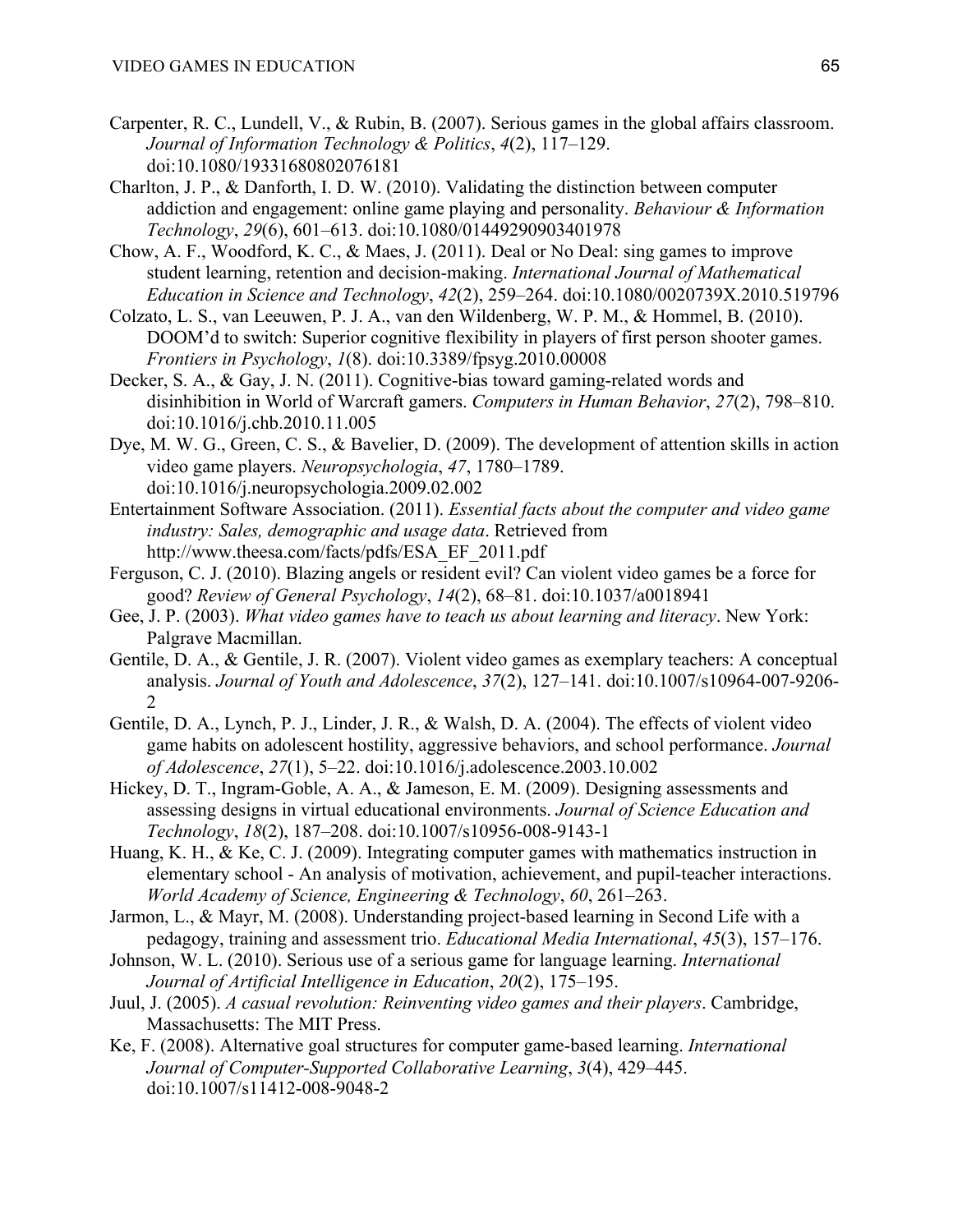- Kenny, R. F., & McDaniel, R. (2011). The role teachers' expectations and value assessments of video games play in their adopting and integrating them into their classrooms. *British Journal of Educational Technology*, *42*(2), 197–213. doi:10.1111/j.1467-8535.2009.01007.x
- Kim, S., & Chang, M. (2010). Computer games for math achievement of diverse students. *Educational Technology and Society*, *13*(3), 224–232.
- Lenhart, A., Jones, S., & Macgill, A. (2008). *Teens, video games and civics*. Pew Research Center. Retrieved from http://pewresearch.org/pubs/1048/
- Lim, C. P., Nonis, D., & Hedberg, J. (2006). Gaming in a 3D multiuser virtual environment: Engaging students in science lessons. *British Journal of Educational Technology*, *37*(2), 211–231. doi:10.1111/j.1467-8535.2006.00531.x
- Manley, A., & Whitaker, L. (2011). Wii-learning: Using active video games to enhance the learning experience of undergraduate sport psychology students. *Sport & Exercise Psychology Review*, *7*(2), 45–55.
- Ni Mhurchu, C., Maddison, R., Jiang, Y., Jull, A., Prapavessis, H., & Rodgers, A. (2008). Couch potatoes to jumping beans: A pilot study of the effect of active video games on physical activity in children. *International Journal of Behavioral Nutrition and Physical Activity*, *5*(1), 8. doi:10.1186/1479-5868-5-8
- Nie, M., Roush, P., & Wheeler, M. (2010). Second Life for digital photography: An exploratory study. *Contemporary Educational Technology*, *1*(3), 267–280.
- Przybylski, A. K., Ryan, R. M., & Rigby, C. S. (2009). The motivating role of violence in video games. *Personality and Social Psychology Bulletin*, *35*(2), 243–259. doi:10.1177/0146167208327216
- Ranalli, J. (2008). Learning English with The Sims: Exploiting authentic computer simulation games for L2 learning. *Computer Assisted Language Learning*, *21*(5), 441–455. doi:10.1080/09588220802447859
- Ryan, R. M., & Deci, E. L. (2000). Intrinsic and extrinsic motivation: Classic definitions and new directions. *Contemporary Education Psychology*, *25*, 54–67.
- Shelton, B. E., & Scoresby, J. (2011). Aligning game activity with educational goals: Following a constrained design approach to instructional computer games. *Education Tech Research Dev*, *59*, 113–138. doi:DOI 10.1007/s11423-010-9175-0
- Squire, K. D., DeVane, B., & Durga, S. (2008). Designing centers of expertise for academic learning through video games. *Theory Into Practice*, *47*(3), 240–251. doi:10.1080/00405840802153973
- Steinkuehler, C. (2007). Massively multiplayer online gaming as a constellation of literacy practices. *E-Learning*, *4*(3), 297. doi:10.2304/elea.2007.4.3.297
- Steinkuehler, C., & Duncan, S. (2008). Scientific habits of mind in virtual worlds. *Journal of Science Education and Technology*, *17*, 530–543. doi:10.1007/s10956-008-9120-8
- Unsworth, G., Devilly, G. J., & Ward, T. (2007). The effect of playing violent video games on adolescents: Should parents be quaking in their boots? *Psychology, Crime & Law*, *13*(4), 383–394. doi:10.1080/10683160601060655
- Vernadakis, N., Gioftsidou, A., Antoniou, P., Ioannidis, D., & Giannousi, M. (2012). The impact of Nintendo Wii to physical education students' balance compared to the traditional approaches. *Computers & Education*, *59*(2), 196–205. doi:10.1016/j.compedu.2012.01.003
- Watson, W. R., Mong, C. J., & Harris, C. A. (2011). A case study of the in-class use of a video game for teaching high school history. *Computers & Education*, *56*(2), 466–474. doi:10.1016/j.compedu.2010.09.007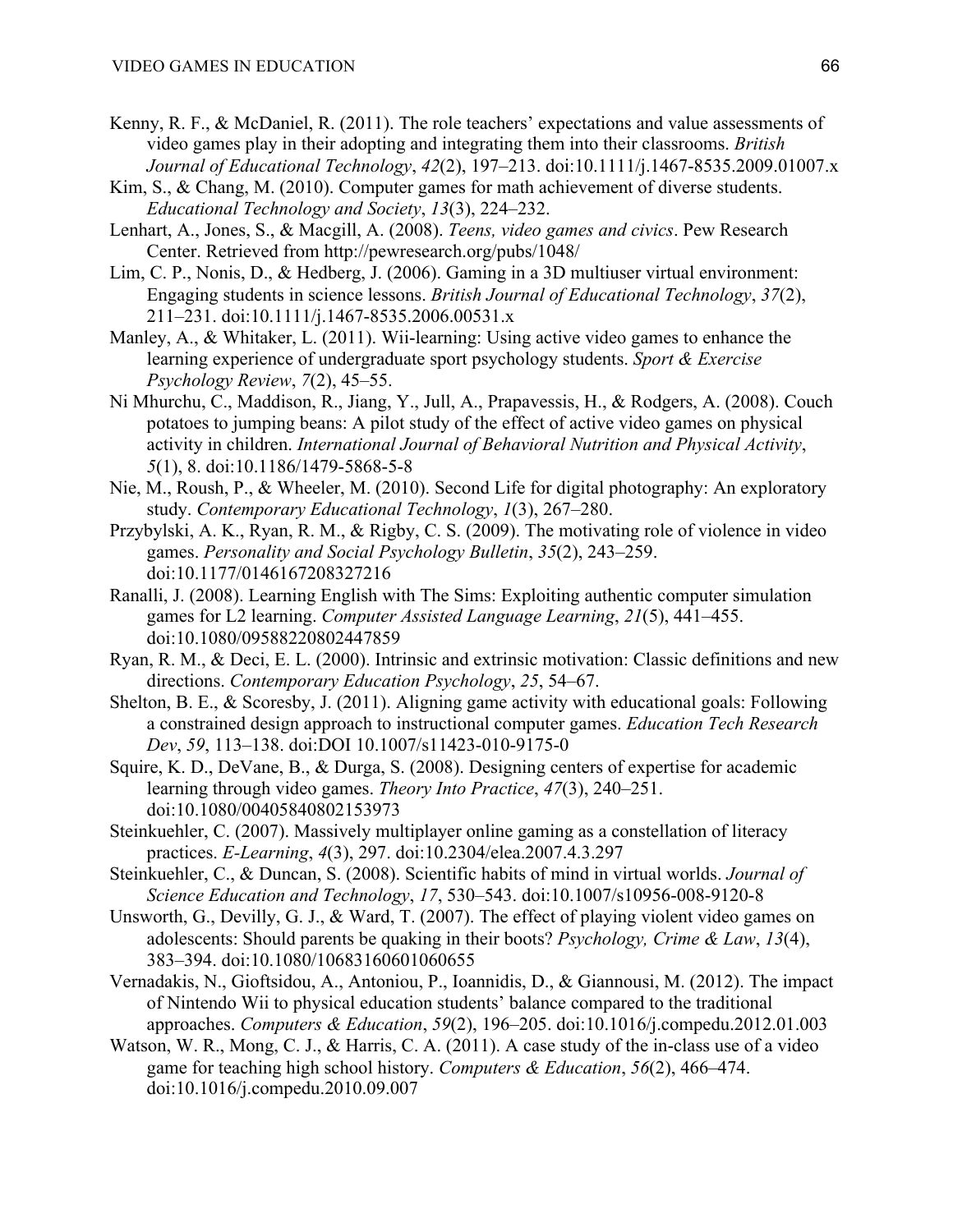- Young, M. F., Slota, S., Cutter, A. B., Jalette, G., Mullin, G., Lai, B., Simeoni, Z., et al. (2012). Our princess is in another castle: A review of trends in serious gaming for education. *Review of Educational Research*, *82*(1), 61–89. doi:10.3102/0034654312436980
- Zheng, D., Young, M. F., Wagner, M. M., & Brewer, R. A. (2009). Negotiation for action: English language learning in game-based virtual worlds. *The Modern Language Journal*, *93*(4), 489–511. doi:10.1111/j.1540-4781.2009.00927.x

# **Appendix**

Table 1

*Research design, sample size and data collection* 

|                                  | Research     |                                    |                                             |
|----------------------------------|--------------|------------------------------------|---------------------------------------------|
| Author(s)                        | Design       | Sample Size                        | Data collection                             |
| Annetta, Mangrum, Holmes,        | Mixed        | 74 students                        | Content knowledge pre-                      |
| Collazo & Cheng $(2009)$         | methods      |                                    | test/post-test,                             |
|                                  |              | 20 students                        | observation                                 |
|                                  |              |                                    | Focus groups                                |
| Baek (2008)                      | Quantitative | 444 teachers                       | Survey                                      |
| Barab, Sadler, Heiselt, Hickey & | Mixed        | 28 students                        | Field notes,                                |
| Zuiker (2007)                    | methods      |                                    | observations, interviews                    |
|                                  |              |                                    | Classroom assessment                        |
| Barlett & Rodeheffer, C. (2009)  | Quantitative | 74 participants                    | Questionnaires, Word                        |
|                                  |              |                                    | Completion Task,                            |
|                                  |              |                                    | physiological arousal                       |
| Bourgonjon, Valcke, Soetaert, de | Quantitative | 858 parents                        | Survey                                      |
| Wever $&$ Schellens (2011)       |              |                                    |                                             |
| Bushman & Anderson (2002)        | Quantitative | 224 students                       | Story stem completion                       |
|                                  |              |                                    | task                                        |
| Carnagey, Anderson & Bushman     | Quantitative | 257 students                       | Heart rate, galvanic skin                   |
| (2007)                           |              |                                    | response                                    |
| Carpenter, Lundell & Rubin       | Qualitative  | 41 comments                        | <b>Blackboard</b> discussion                |
| (2007)                           |              |                                    |                                             |
| Charlton & Danforth (2010)       | Quantitative | 388 video game                     | Addiction scale,                            |
|                                  |              | players                            | engagement scale,                           |
|                                  |              |                                    | personality measure<br>Classroom assessment |
| Chow, Woodford & Maes            | Quantitative | 2 classes, about<br>30 students in |                                             |
| (2011)                           |              | each                               |                                             |
|                                  | Quantitative |                                    |                                             |
| Colzato, van Leeuwen, van den    |              | 34 total; 17<br>video game         | Task switching<br>paradigm                  |
| Wildenberg & Hommel (2010)       |              |                                    |                                             |
|                                  |              | players, 17 non<br>players         |                                             |
|                                  |              |                                    |                                             |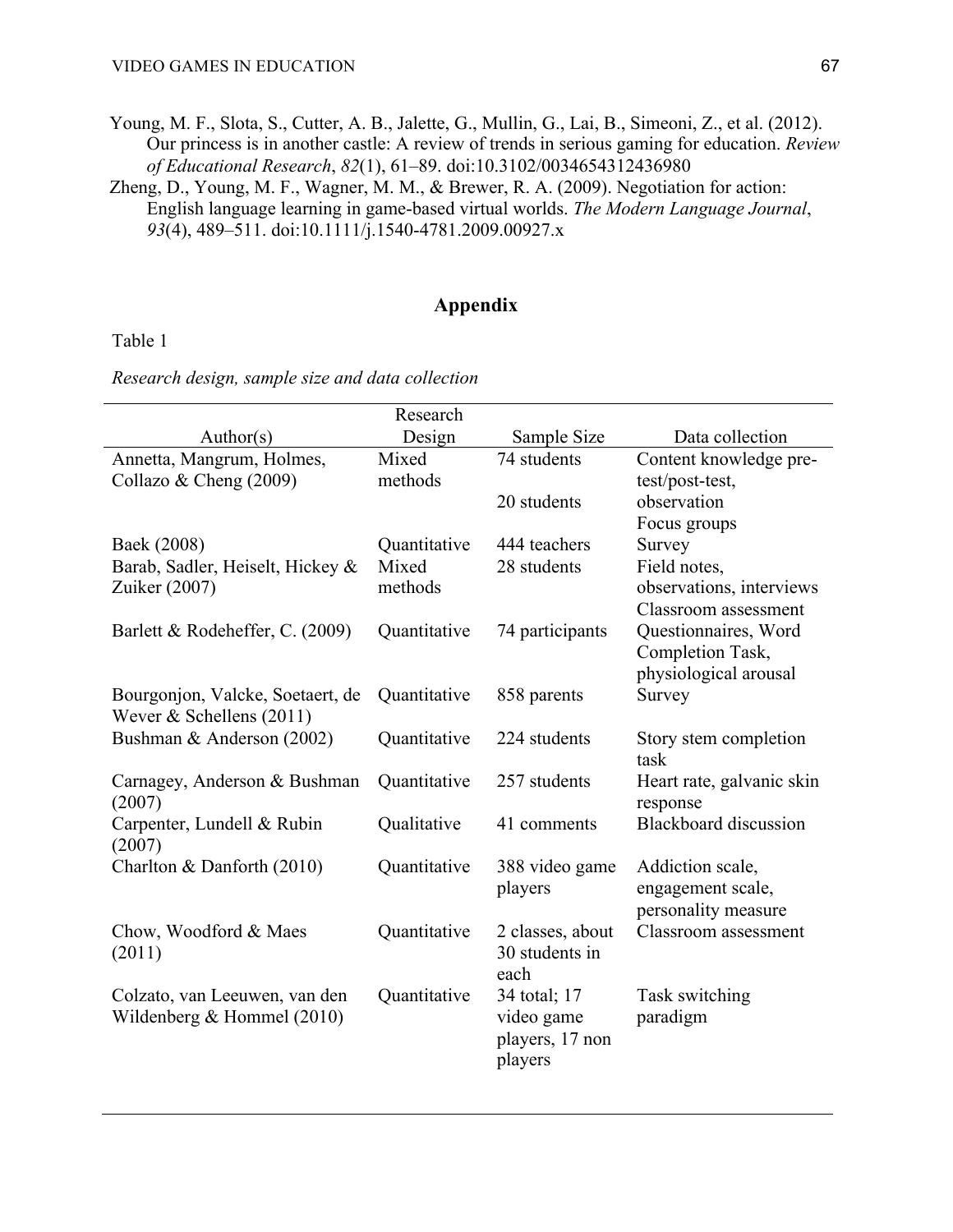Table 1 Continued

| radie i Communeu                              |              |                  |                                                    |
|-----------------------------------------------|--------------|------------------|----------------------------------------------------|
|                                               | Research     |                  |                                                    |
| Author(s)                                     | Design       | Sample Size      | Data collection                                    |
| Decker & Gay $(2011)$                         | Quantitative | 12 WoW           | Go/no-go task,                                     |
|                                               |              | players, 30 non  | questionnaire                                      |
|                                               |              | players          |                                                    |
| Dye, Green & Bavelier (2009)                  | Quantitative | 131 total; 56    | Questionnaire                                      |
|                                               |              | video game       | <b>Attentional Network</b>                         |
|                                               |              | players, 75 non  | Test                                               |
|                                               |              | game players     |                                                    |
| Gentile & Gentile (2007)                      | Quantitative | 430 elementary   | Survey                                             |
|                                               |              | school children, |                                                    |
|                                               |              | 2048             |                                                    |
|                                               |              | adolescents      |                                                    |
| Gentile, Lynch, Linder & Walsh                | Quantitative | 607 students     | Survey                                             |
| (2004)                                        |              |                  |                                                    |
|                                               | Mixed        | 6 classes over 2 |                                                    |
| Hickey, Ingram-Goble $\&$<br>Jameson $(2009)$ | methods      | semesters with   | Content knowledge test,<br>class assessment, open- |
|                                               |              | 1 teacher; about | ended problem solving                              |
|                                               |              | 170 students     | assessment                                         |
| Huang & Ke $(2009)$                           | Quantitative | 64 students      | Content knowledge test,                            |
|                                               |              |                  | attitude measure, student                          |
|                                               |              |                  | teacher interaction                                |
|                                               |              |                  | observation system                                 |
| Jarmon & Mayr $(2008)$                        | Qualitative  | 5 students       | Student journals, focus                            |
|                                               |              |                  | groups                                             |
| Johnson (2010)                                | Mixed        | 385 total        | Content knowledge                                  |
|                                               | methods      | participants     | pretest/posttest,                                  |
|                                               |              |                  | open ended surveys                                 |
| Ke (2008)                                     | Quantitative | 160 students     | Pre-test/posttest on math                          |
|                                               |              |                  | attitudes and math                                 |
|                                               |              |                  | knowledge                                          |
| Kenny & McDaniel (2011)                       | Quantitative | 58               | Pre-test/post-test Video                           |
|                                               |              |                  | <b>Games Preference</b>                            |
|                                               |              |                  | Inventory                                          |
| Kim & Chang $(2010)$                          | Quantitative | 170,000          | Survey                                             |
|                                               |              | students         |                                                    |
| Lim, Nonis & Hedberg $(2006)$                 | Mixed        | 8 students       | Science concepts                                   |
|                                               | methods      |                  | pretest/posttest,                                  |
|                                               |              |                  | observation, interviews                            |
| Manley & Whitaker (2011)                      | Qualitative  | 74 students      | Student essays, open                               |
|                                               |              |                  | ended survey                                       |